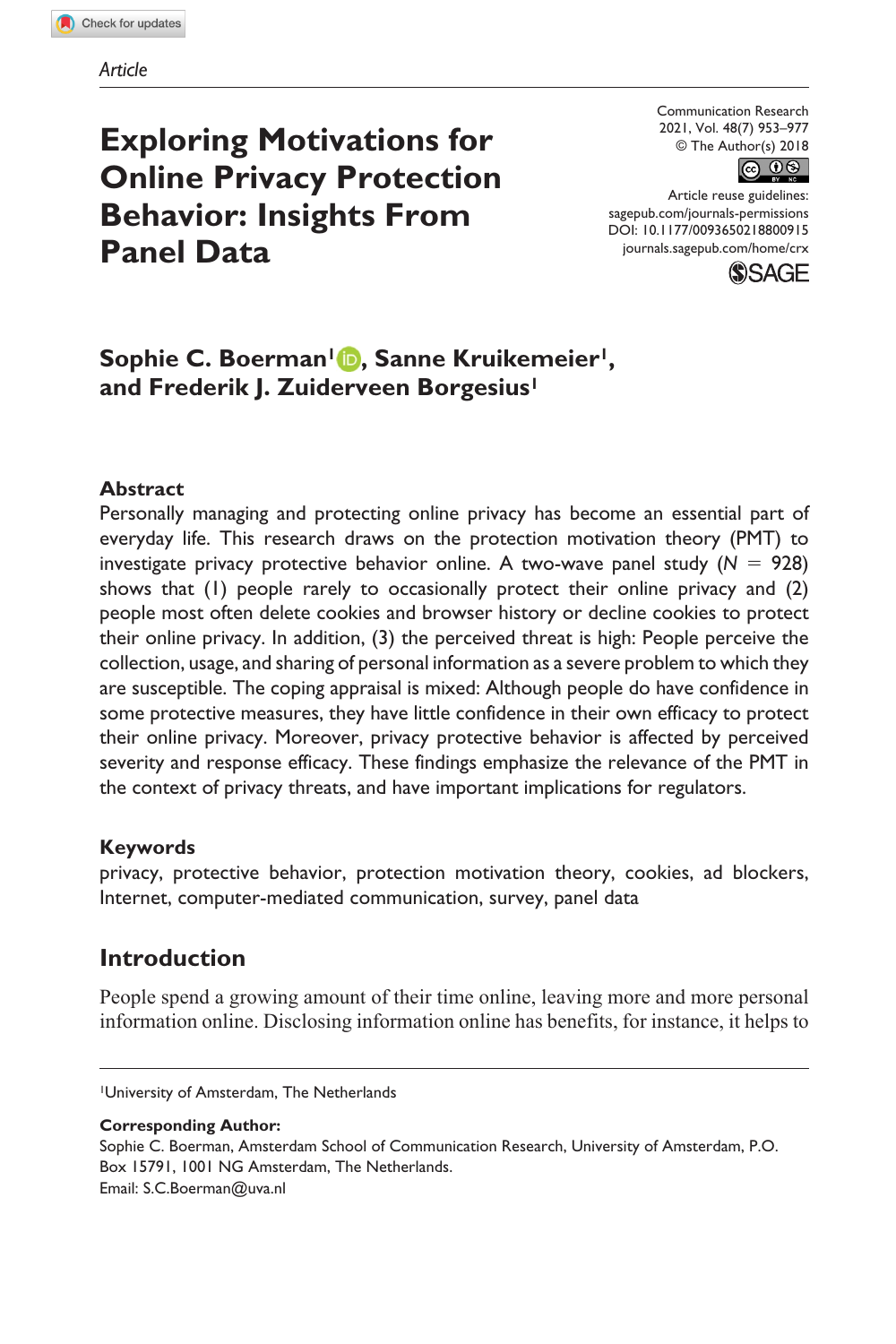establish and maintain social connections (Gibbs, Ellison, & Lai, 2011; Krasnova, Spiekermann, Koroleva, & Hildebrand, 2010). In addition, tracking and using personal information can also improve website usability, convenience, and efficiency; and enables companies to personalize services and messages (e.g., online behavioral advertising [OBA] and political microtargeting; Boerman, Kruikemeier, & Zuiderveen Borgesius, 2017; Buchanan, Paine, Joinson, & Reips, 2007; Estrada-Jiménez, Parra-Arnau, Rodríguez-Hoyos, & Forné, 2017).

However, these benefits go together with a risk to people's (informational) privacy. An important aspect of informational privacy is individual control over the collection and dissemination of personal information (Baruh, Secinti, & Cemalcilar, 2017; Nissenbaum, 2009). Having informational privacy means being able to determine for yourself when, how, and to what extent information about you is communicated to others (Westin, 1967). As companies collect, use, and share personal information that is available online, people often lose control over their personal data. As a result, people are concerned about their online privacy, worry about possible misuse of their personal information, and express the desire to have more control over their personal information online (e.g., Gomez, Pinnick, & Soltani, 2009; Smit, Van Noort, & Voorveld, 2014; Turow, King, Hoofnagle, Bleakley, & Hennessy, 2009). Consequently, personally managing and protecting online privacy has become an essential part of everyday life (Büchi, Just, & Latzer, 2017).

Self-management of online privacy seems particularly important as the law only provides limited privacy protection. First, in many countries, the law is not fully prepared for modern data processing practices. Even if lawmakers and regulators want to protect privacy, they are struggling with the question of how to provide effective legal privacy protection. Moreover, even if up-to-date privacy laws are in place, enforcement is often insufficient. Regulators have limited resources to make companies comply with the law.

Second, in many countries, privacy law partly delegates the responsibility of privacy protection to users (Zuiderveen Borgesius, 2015; Baruh & Popescu, 2017). Privacy laws and regulators focus heavily on transparency and consumer empowerment. Roughly summarized, many laws allow companies to collect, use, and disclose data, as long as they provide transparency about these practices, and ask the consumer's consent for the data use. For example, in the European Union (EU), people can provide a company a legal basis for using their personal data, by consenting to such use (EU General Data Protection Regulation, 2016, article 6). And, EU law only allows companies to use tracking cookies and similar technologies after prior consent of the Internet user (EU ePrivacy Directive, 2009). In the United States, informed consent plays an important role in privacy law too. For instance, "companies should obtain consumers' affirmative express consent before collecting sensitive data" (Federal Trade Commission, 2012, p. 58).

This means that laws mainly focus on consumers' consent, and lawmakers appear to assume that empowered consumers can make rational, educated decisions in their own best interest. The question, however, is whether people are actually empowered and able to make decisions about giving consent and to protect their online privacy after giving consent. When this would not be the case, it would suggest a need for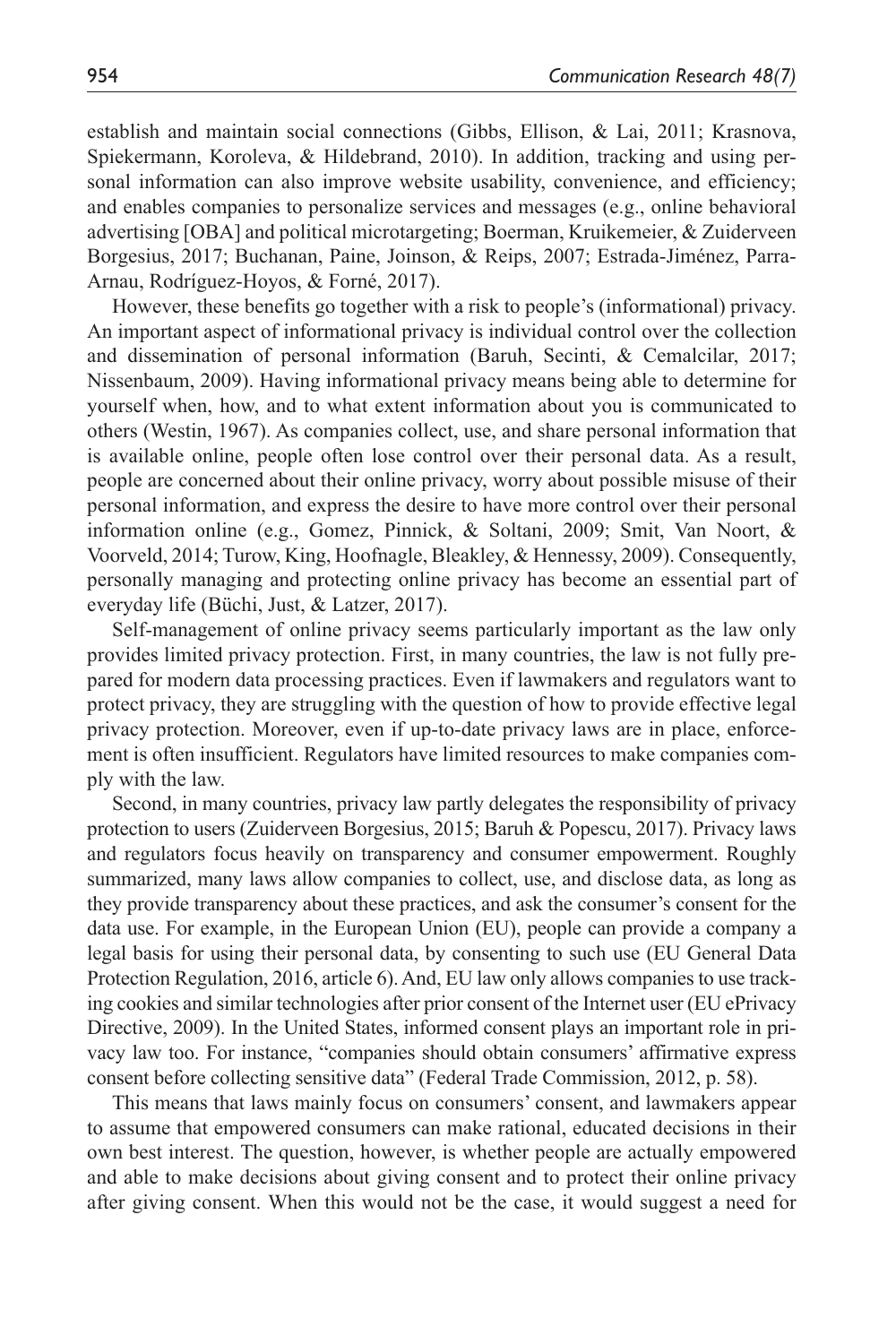more effective privacy laws, which rely less on empowering consumers, and more on protecting them. Prior research reveals that people generally do try to protect their privacy online (e.g., Büchi et al., 2017; McDonald & Cranor, 2010; Smit et al., 2014). However, studies into privacy protective behavior are difficult to compare as they measured varying behaviors. In addition, these studies rarely include tracking prevention tools, ad blockers, Do Not Track functions in a browser, or opt-out websites (Chanchary, Abdelaziz, & Chiasson, 2018; Helsloot, Tillem, & Erkin, 2017). This had led to a call for research that considers a wider diversity of types of privacy protective behavior (Baruh et al., 2017). This study aims to answer this call by investigating whether people protect their online privacy and which measures they take.

Furthermore, there is a need to understand which factors explain whether people protect their online privacy. Understanding why people do (or do not) protect their online privacy could help to develop interventions that can create awareness, empower people, and help them to change their behavior when necessary. Research has shown that protective behavior depends on people's privacy concerns and attitudes, knowledge, skills, experience, education, gender, and age (e.g., Baruh et al., 2017; Chai, Bagchi-Sen, Morrell, Rao, & Upadhyaya, 2009; Smit et al., 2014). However, research into online privacy protective behavior often lacks a theoretical foundation. Where most prior research draws on the communication privacy management theory (Petronio, 2002) and privacy calculus model (e.g., Dienlin & Metzger, 2016; Krasnova et al., 2010), the present study draws on the protection motivation theory (PMT) to investigate the extent to which threat and coping appraisals influence protective behavior. The PMT posits that people are motivated to protect themselves against a threat when they believe the threat is severe and real (i.e., perceived threat), and when they feel confident that they can protect themselves and feel that their response is effective (i.e., perceived efficacy; Rogers, 1975). The PMT is particularly relevant in the context of online privacy as it can identify which factors may withhold people from engaging in protective behavior.

Altogether, the aim of this article is to gain insights into (1) whether people protect their online privacy, (2) which methods they use most often, and (3) what factors of the PMT may explain protective behavior. We investigate these three subjects with a large-scale panel study with two waves  $(N = 928)$ .

#### **Online Privacy Protection Behavior**

People can try to protect their online privacy in various ways. Protective behaviors are defined as "specific computer-based actions that consumers take to keep their information safe" (Milne, Labrecque, & Cromer, 2009, p. 450). People can protect their online privacy by limiting the information that they share, and by adopting privacy protective measures (Baruh et al., 2017; Büchi et al., 2017). A meta-analysis of several studies concerning online privacy showed that these two behaviors do not seem to be related (Baruh et al., 2017). For instance, people who protect their online privacy on social network sites, do not necessarily also limit self-disclosure (Chen & Chen, 2015). In this study, we focus on *what people actively do to mitigate the collection, usage,*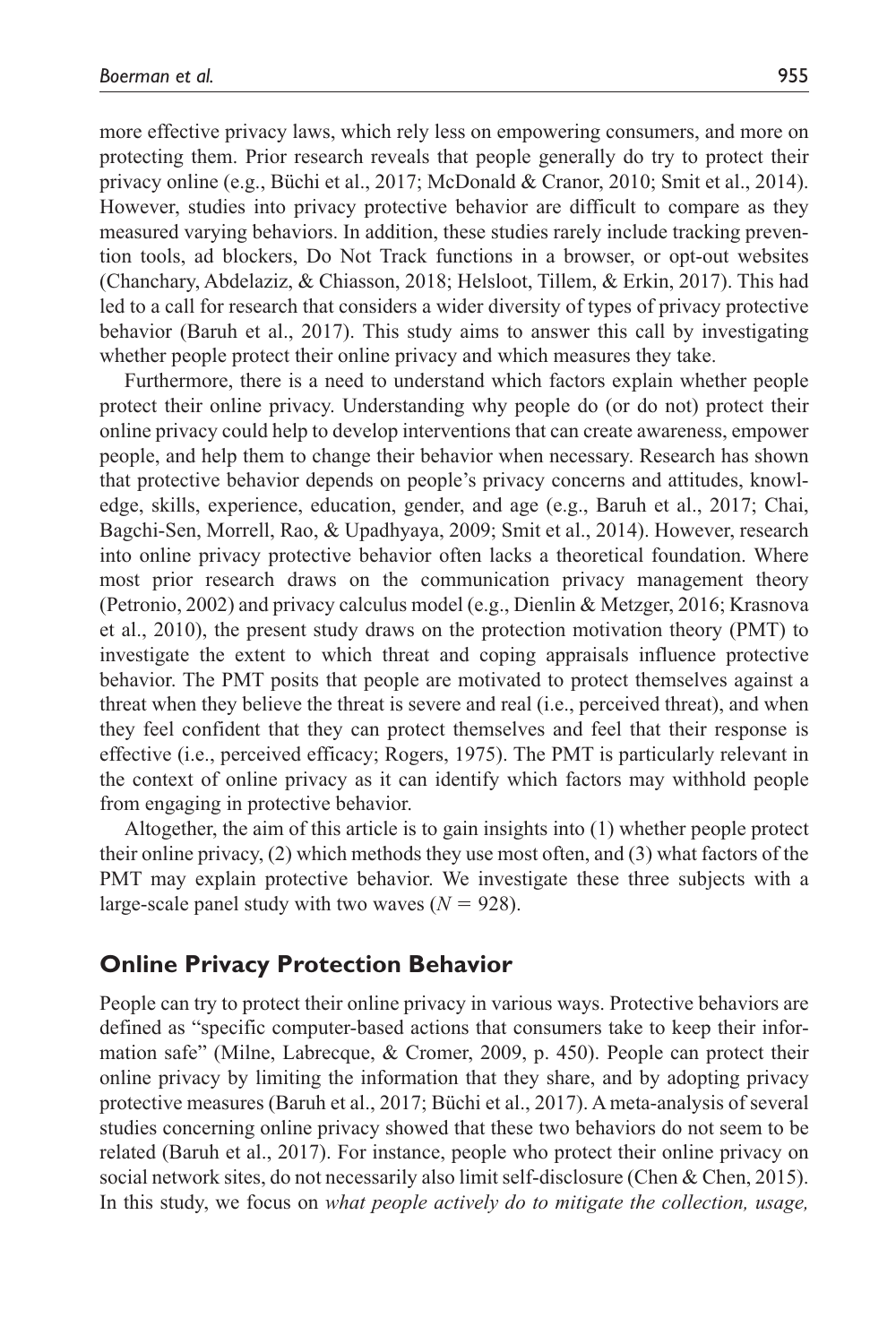*and sharing of their personal information to protect their online privacy*. These behaviors include installing an ad blocker, cookie management, and using the private mode and Do Not Track functions in a browser. This study excludes practices that limit information sharing, such as refraining from disclosing personal information (Chai et al., 2009; LaRose & Rifon, 2007), "untagging" posts or photos (Dienlin & Metzger, 2016), and changing privacy settings in social network sites (Chen & Chen, 2015; Walrave, Vanwesenbeeck, & Heirman, 2012). It also excludes other behavior that does not directly mitigate the collection, usage, and sharing of their personal information such as refraining from reading unsolicited emails and sending negative messages to companies sending unsolicited emails (Moscardelli & Divine, 2007; Sheehan & Hoy, 1999; Youn & Hall, 2008).

Several cross-sectional studies have examined people's protective behavior and revealed that people generally do try to protect their privacy online (e.g., Büchi et al., 2017; Chanchary et al., 2018; McDonald & Cranor, 2010; Smit et al., 2014). However, because the studies measure different behaviors, and some do not provide descriptive statistics of the protective behaviors, there is no clear overview of the occurrence of different methods that people use to protect their online privacy. In addition, their results vary: Some find that clearing cookies is the top practice (Büchi et al., 2017; Chanchary et al., 2018), whereas others find that installing virus checkers and scanning for spyware is used more often (Milne et al., 2009; Smit et al., 2014).

Furthermore, many studies focus on people's privacy protection on social networking sites, such as Facebook (e.g., Chen & Chen, 2015; Dienlin & Metzger, 2016; Dienlin & Trepte, 2015; Feng & Xie, 2014; Walrave et al., 2012). Privacy threats, however, apply to the Internet as a whole and are not restricted to social networking sites. To gain a better understanding of people's protective behavior in general, and of the extent to which people use various methods, we pose the following research question:

**Research Question 1:** To what extent do people protect their online privacy? And, which methods are used most often?

## **Predicting Privacy Protective Behavior Using the PMT**

Next to gaining insights into people's actual protective behavior, we aim to predict why people protect their online privacy. Previous research has already demonstrated the importance of privacy concerns and attitudes. People who are more concerned about their privacy, and who place high importance on their personal privacy are more likely to engage in protective behavior (e.g., Baruh et al., 2017; Büchi et al., 2017; Chai et al., 2009; Dienlin & Trepte, 2015; Ham, 2017; Moscardelli & Divine, 2007; Smit et al., 2014). In addition, individual's knowledge, skills, and experience also play a role. People who have more Internet skills, more technical knowledge, and more knowledge about OBA are more likely to engage in privacy protection (Baruh et al., 2017; Buchanan et al., 2007; Büchi et al., 2017; Ham, 2017; Ham & Nelson, 2016; Malandrino, Scarano, & Spinelli, 2013; Park, 2013). In addition, having more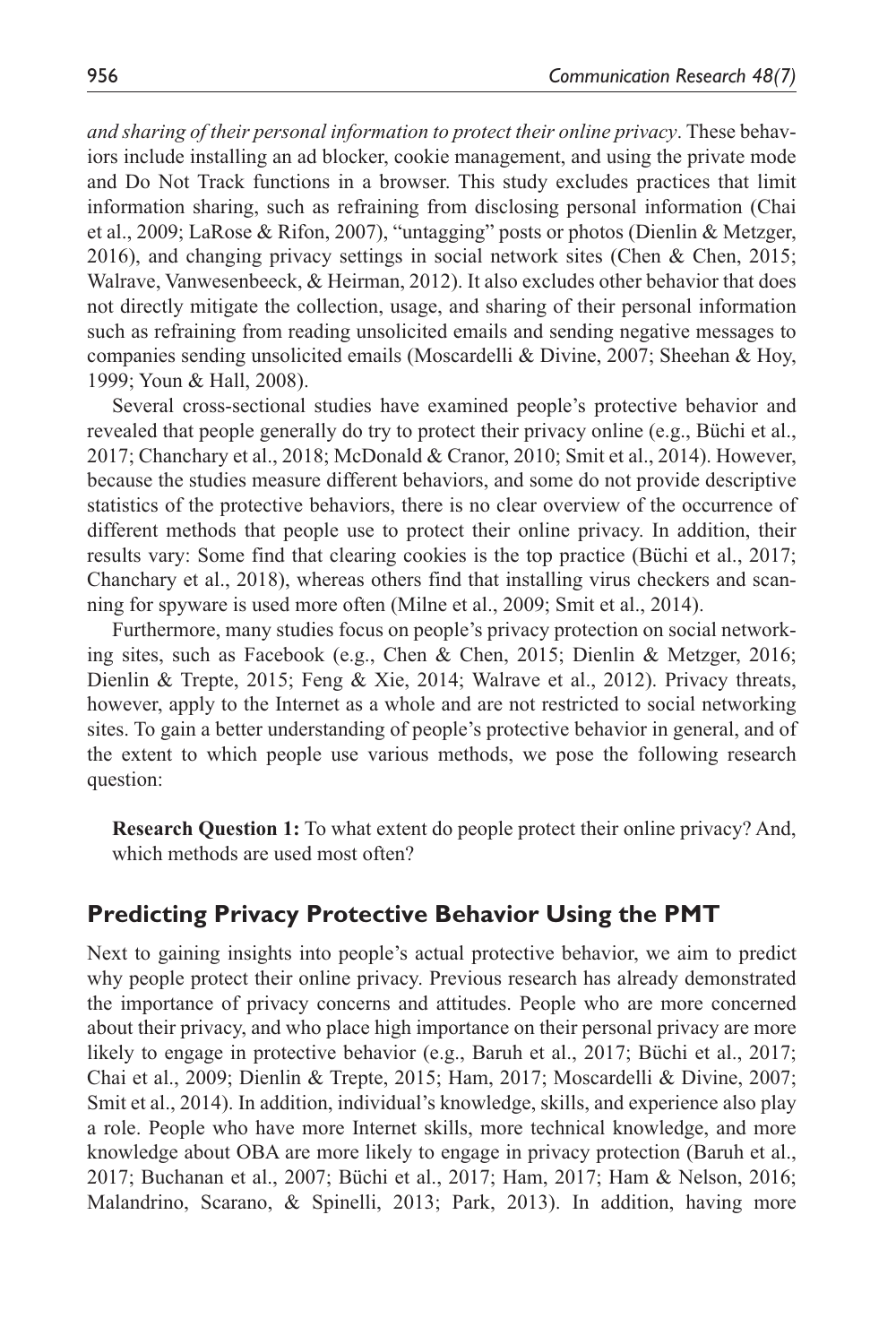experience with privacy violations increases protective behavior (Büchi et al., 2017; Chai et al., 2009). These findings suggest that people with less knowledge, skills, and experience are more vulnerable to privacy threats. This is of particular importance as research has shown that there are large differences in digital skills between people (i.e., digital inequality; Hargittai & Hinnant, 2008).

Although previous work provided important insights into predictors of privacy protection, these studies often lack a theoretical background. Some studies draw on communication privacy management theory (e.g., Baruh et al., 2017; Metzger, 2007) and privacy calculus model (e.g., Dienlin & Metzger, 2016; Krasnova et al., 2010) to understand online privacy. Both these theories claim that people make rational decisions about their private information. In short, the communication privacy management theory proposes that people believe that they have the right to control their private information and create rules about who is denied or granted access to specific information (Petronio, 2002). In these rules, there is a tension between social and private goals. The privacy calculus model suggests that people decide how much they want to disclose about themselves based on the perceived benefits (e.g., self-expression) and the perceived costs (e.g., privacy concerns): When the benefits outweigh the costs, people are usually more inclined to disclose information.

To gain more insight into why people protect their privacy online, we draw on the PMT (Rogers, 1975; Witte, 1992). With respect to the communication privacy management theory and privacy calculus model, the PMT adds the component of individual efficacy. Rather than focusing on the reasons (not) to disclose private information, the theory provides a framework to understand both whether people perceive a threat in the first place, and whether they believe they themselves are capable of countering this threat. This perception of efficacy is very important, because people will usually not establish protecting behavior if they do not believe that this behavior is effective (Rogers, 1975).

In addition, with this efficacy appraisal, the PMT puts more emphasis on subjective appraisals that drive privacy protection (Dienlin & Metzger, 2016), whereas the communication privacy management theory and privacy calculus model focus on rational processes. This is an important difference, given the notion that people often do not or cannot calculate the risks and benefits rationally. The inability to protect oneself from a threat, such as a privacy threat, is assumed to induce irrational feelings such as helplessness and loss of control (Rogers, 1983), emphasizing the importance on less rational and more subjective factors that may explain protective behavior.

The PMT was originally developed to understand why people are motivated to protect themselves against health threats and to help identify the factors that may persuade a person to perform the appropriate, recommended behavior, ensuring people's safety or well-being. A growing number of studies have shown the relevance of the PMT to understand people's responses to privacy-related threats on the Internet, in contexts such as OBA (Ham, 2017), online shopping behavior (Milne et al., 2009), virus protection behavior (Lee, Larose, & Rifon, 2008), online information-sharing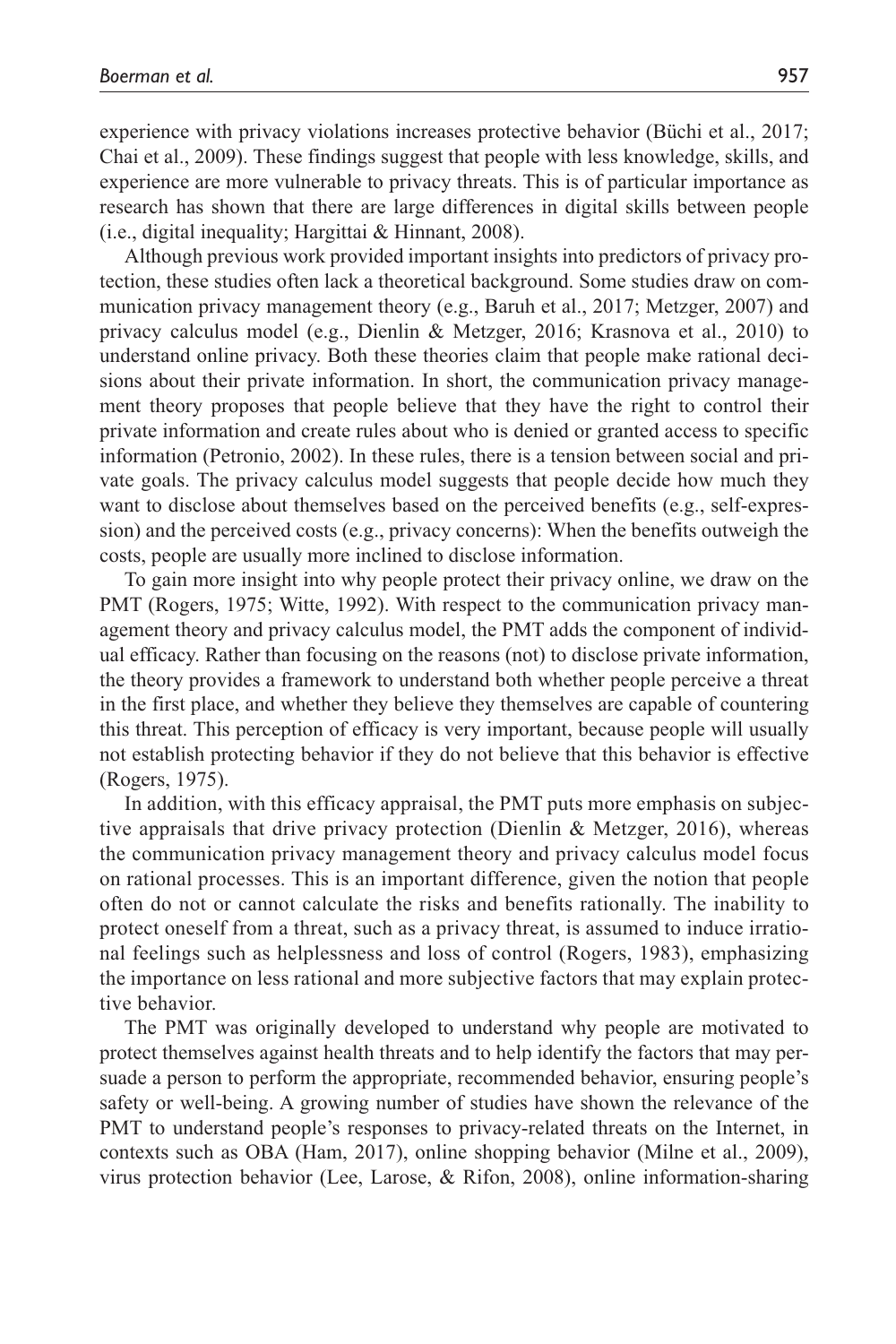behavior (Chai et al., 2009; Marett, McNab, & Harris, 2011), and privacy protective behavior among adolescents (Youn, 2009).

The PMT posits that people's motivation to protect themselves from a specific threat depends on two things: a threat appraisal and a coping appraisal. The threat appraisal assesses the *perceived severity* of the threat and the *perceived susceptibility* to the threat. The coping appraisal assessed *self-efficacy* and *response efficacy*. Both appraisal processes influence people's motivation to protect themselves against a specific threat. Their relation is linear: When threat and coping efficacy are both perceived as high, people are motivated to protect themselves from the threat and adapt their behavior (Witte, 1992). Below, we will discuss how we expect these four factors to be related to protective behavior online.

#### *Threat Appraisal*

Whether people perceive a threat is first dependent on the perceived severity of the threat, which is defined as "an individual's belief about the seriousness of the threat" (Witte, 1992, p. 332). In this study, we investigate the perceived threat to people's online privacy. In the online environment, there is a threat to (informational) privacy when individuals do not have control over the collection and dissemination of personal information (Baruh et al., 2017; Nissenbaum, 2009). In essence, the threat to people's privacy online exists of companies collecting, using, and sharing personal data online. The fact that companies can perform these actions diminish people's control over their personal information.

Several studies have shown that the majority of people have concerns about their privacy online, and consider the targeting of adverting based on their personal information invasive and creepy (Boerman, Kruikemeier, & Zuiderveen Borgesius, 2017; Moore, Moore, Shanahan, & Mack, 2015; Ur, Leon, Cranor, Shay, & Wang, 2012). We, therefore, expect that most people will consider the collection, use, and sharing of personal data online as a serious problem. In addition, following the PMT, we expect that the more severe people think this threat to their online privacy is, the more likely they are to try to protect their privacy (Milne et al., 2009). Thus, we propose the following:

**Hypothesis 1:** Higher levels of perceived severity of online privacy threat will lead to more protective behavior.

Second, the threat appraisal includes perceived susceptibility, which is "an individual's belief about his or her chance of experiencing the threat" (Witte, 1992, p. 332). According to the PMT, not only should a threat be perceived as serious but also people need to feel susceptible to the threat. When people do not feel that they are likely to actually face a threat, they will not be motivated to protect themselves, even when the threat itself is very serious.

In the context of online privacy, this means that even when people think that a threat to online privacy is a serious problem, they should also feel that this applies to them. Therefore, we conceptualize perceived susceptibility as the extent to which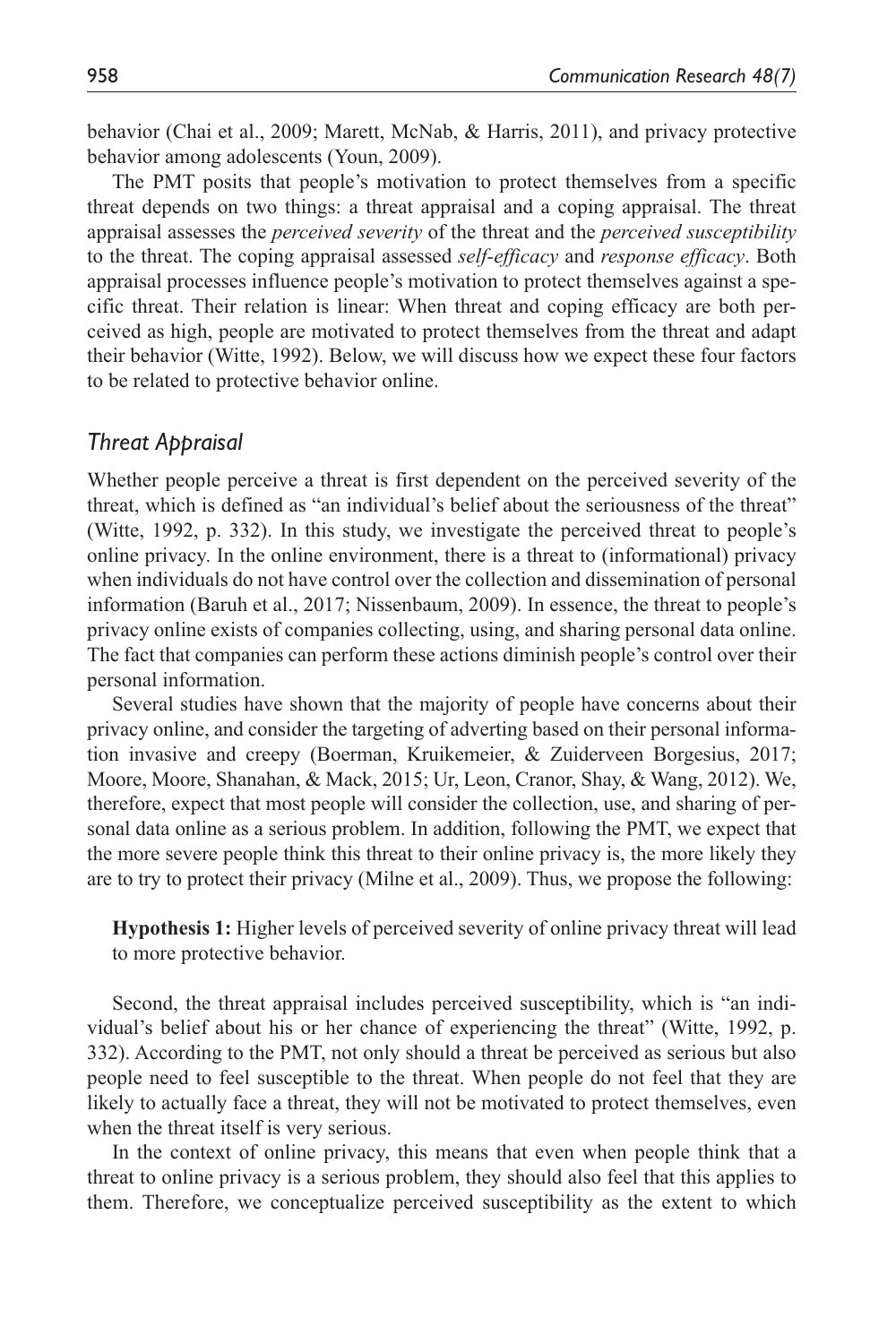people think that their own personal information is collected, used, and shared by companies online. Following the PMT, perceived susceptibility to online privacy threats should positively influence protective behavior. Therefore, we pose the following hypothesis:

**Hypothesis 2:** Higher levels of perceived susceptibility to online privacy threats will lead to more protective behavior.

## *Coping Appraisal*

Next to the appraisal of the threat, the PMT suggests that people also evaluate the efficacy of their coping behavior. This process includes evaluations of self-efficacy and response efficacy. Self-efficacy is a person's belief of his or her own ability to perform the recommended response. In the context of online privacy, self-efficacy is defined as people's belief in their own ability to protect their privacy on the Internet (Ham, 2017; LaRose & Rifon, 2007; Rifon, LaRose, & Choi, 2005). Self-efficacy is related to behavior: People who believe in their capability to control their online privacy should also be more likely to engage in protective behavior than those with low self-efficacy (Bandura, 1978; LaRose & Rifon, 2007).

In line with this reasoning, prior studies showed that increased levels of individuals' self-efficacy led to more protective behavior (Milne et al., 2009), induced avoidance of OBA (Ham, 2017), and limited information sharing (Chai et al., 2009). In addition, people who actually have more Internet skills (Büchi et al., 2017), a better understanding of privacy tools and ad-blocking tools (Chanchary et al., 2018), and more digital literacy (Park, 2013) are more likely to protect their online privacy. Thus, we expect that people with high levels of self-efficacy perceive themselves as being able to cope with privacy risks and to, consequently, use more protective measures:

**Hypothesis 3:** Higher levels of self-efficacy will lead to more protective behavior.

The coping appraisal also involves an evaluation of response efficacy, which is a person's belief of whether a response effectively prevents the threat (Witte, 1992). According to the PMT, people do have to believe that their response is effective to be motivated to engage in this behavior. Despite the growing literature adopting the PMT to online contexts, many did examine self-efficacy but very few also investigated the effect of response efficacy on protective behavior. In the context of virus protection, Lee et al. (2008) did find that belief in the effectiveness of virus protection measures increased the likelihood of adopting those measures to reduce or eliminate the harmful effects of an Internet virus. In line with these findings, and with the PMT, we, therefore, pose the following hypothesis:

**Hypothesis 4:** Higher levels of perceived efficacy of protective behavior (i.e., response efficacy) will lead to more protective behavior.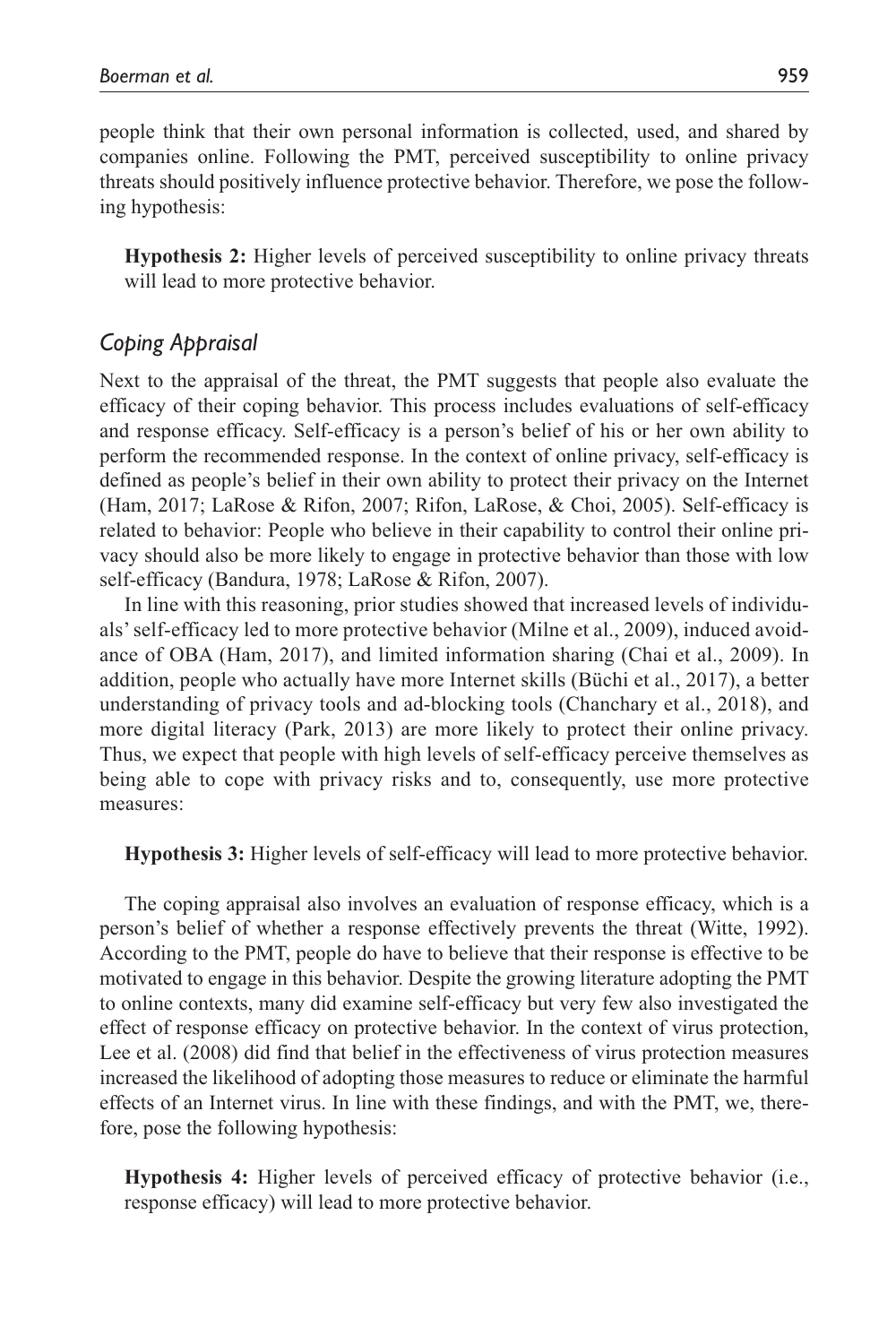## *Demographic Variables*

Protective behavior has been shown to be related to demographic factors, such as education, gender, and age. Demographic variables are important as they provide insights into who are motivated and able to protect their privacy and who may need more help. The direction of these relationships, however, is not clear-cut.

People's level of education could have both a negative and a positive effect on protective behavior. On the one hand, research in the context of OBA found that the level of education has a negative effect on protective behavior (Smit et al., 2014). Smit et al. (2014) explain this by the notion that higher educated people also appear to have more knowledge about OBA and cookies, and having more knowledge, seems to be negatively related to having privacy concerns (Smit et al., 2014). In other words, people who know more about OBA and cookies appear to have fewer concerns and, thus, are less inclined to protect their privacy. On the other hand, having more knowledge and privacy literacy has also shown to increase privacy protection (e.g., Baruh et al., 2017; Ham, 2017; Park, 2013). Because an individual's level of education is likely related to his or her knowledge about privacy and protective behavior, we expect that education may influence privacy protective behavior.

Furthermore, based on the communication privacy management theory, there are some important differences between men and women in the context of privacy (Baruh et al., 2017). Women seem to be more concerned about their privacy online (Baruh et al., 2017; Moscardelli & Divine, 2007; Sheehan, 1999; Youn, 2009), and are more likely to apply protective behavior because they believe privacy is more important (Chai et al., 2009). However, other studies contradict these ideas, as some showed that men are more inclined to protect their online privacy (Milne et al., 2009; Smit et al., 2014), and that the actions that men take to protect their privacy differ from those used by women (Sheehan, 1999).

Age could also be an important factor explaining people's privacy concerns and protective behavior. However, the direction of the effect of age is unclear. Research into online privacy, in general, points out that there are no significant differences between younger and older adults with respect to privacy concerns and privacy protective behaviors (Hoofnagle, King, Li, & Turow, 2010). Research in the context of OBA showed that older people worry more about their privacy, are more negative about OBA, have less knowledge about OBA and cookies, and are more inclined to protect themselves than younger people (Smit et al., 2014). In the context of social media, however, research shows that younger adults have larger networks, disclose more about themselves for self-presentation purposes, and also are more likely to employ protective behaviors (e.g., deleting information to protect privacy; Kezer, Sevi, Cemalcilar, & Baruh, 2016; Van den Broeck, Poels, & Walrave, 2015).

To investigate and control for the effects of people's education, gender, and age, we ask a second research question:

**Research Question 2:** Do people's (1) education, (2) gender, and (3) age influence privacy protective behavior?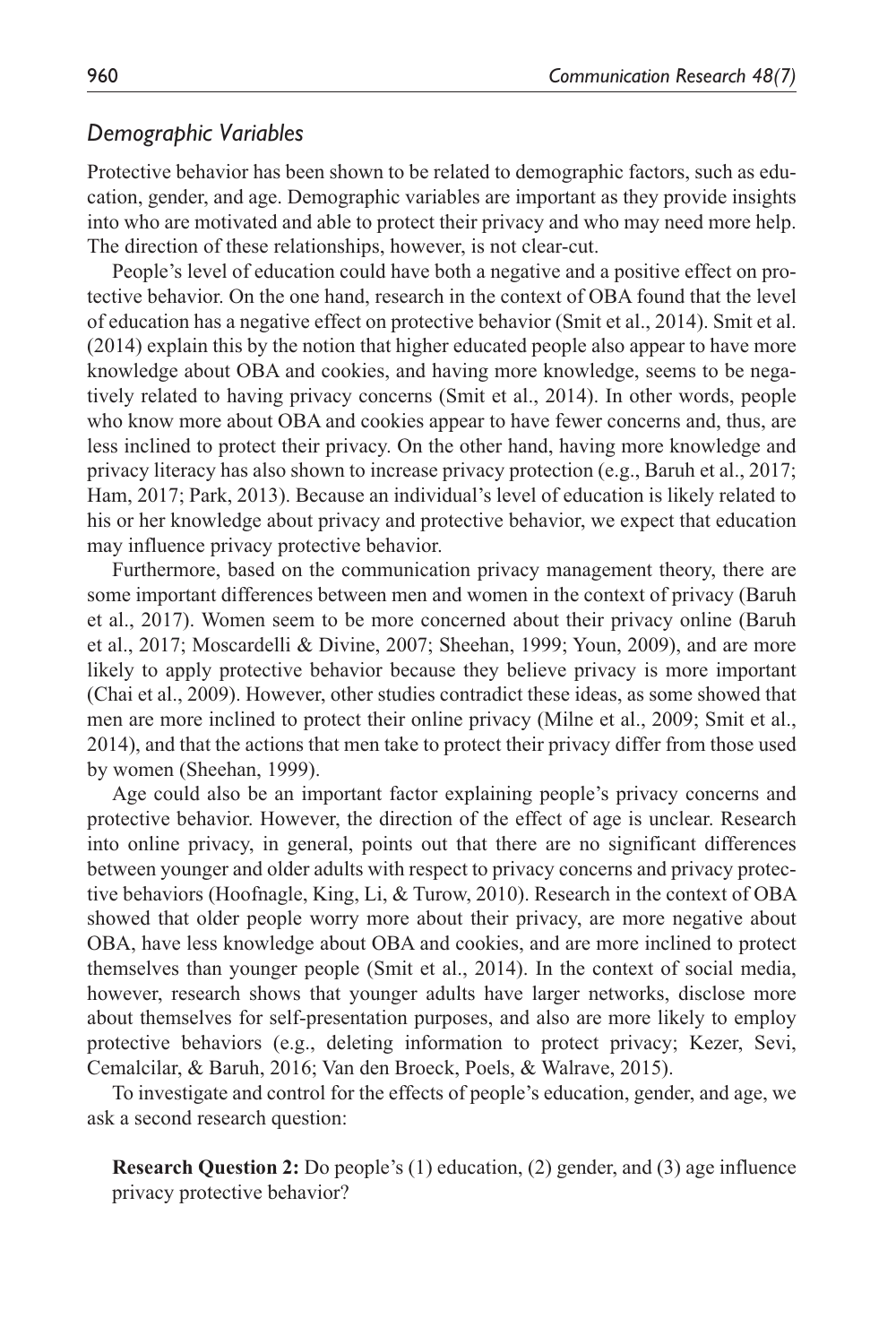## **Method**

## *Sample*

This study uses data from a questionnaire that was part of a larger longitudinal survey administered online by a large research institute in the Netherlands. The data used for this study were based on two waves; the data collection took place in April 2016 (Wave 1) and May 2017 (Wave 2). Data from this study were distributed among a representative sample. For the first wave, 1,523 respondents were invited to fill out the survey of whom 1,222 completed the survey (80%). For the second wave, 1,530 were invited, of whom 1,711 completed the survey (77%). In total, 928 respondents completed the relevant questions in both waves. This sample consisted of 49% female respondents, with a mean age in Wave 1 of 56 years (*SD* = 16.22 years, range = 18-89 years). Educational levels varied: 32.6% had finished lower education (no education or primary education), 32.5% medium levels of education (secondary education), and 34.9% higher education (bachelor's or master's degree).

## *Measures*

All independent variables were measured in Wave 1. The dependent variable, people's protective behavior, was measured in both waves.

*Perceived severity of online privacy threat.* People's perceptions of the severity of the collection, usage, and sharing of their online behavior was measured by asking participants to what extent they agreed with the following statements (1 = *strongly disagree*, 7 = *strongly agree*): "Having companies collect my online behavior is a problem for me," "Having companies use my online behavior to show me advertisements is a problem for me," and "Having companies share my online behavior with other companies is a problem for me" (based on Ham, 2017). The mean of the three items is used as a measure of perceived severity (eigenvalue  $= 2.57$ , explained variance  $= 85.71$ ; Cronbach's  $\alpha$  = .92,  $M = 5.60$ ,  $SD = 1.50$ ).

*Perceived susceptibility to online privacy threats.* To measure people's perceived susceptibility to online privacy threats, we asked them to indicate to what extent they agreed with the following statements (1 = *strongly disagree*, 7 = *strongly agree*): "I believe that companies collect information about my online behavior," "I believe that companies use information about my online behavior to show me advertisements," and "I believe that companies share information about my online behavior with other companies" (based on Ngoh, Vishwanath, & Xu, 2015). We used the mean score of the three items as a scale of perceived susceptibility (eigenvalue  $= 2.48$ , explained variance  $=$ 82.75; Cronbach's  $\alpha$  = .89,  $M = 5.71$ ,  $SD = 1.39$ ).

*Self-efficacy.* To measure people's perceived abilities on the Internet, we asked respondents to indicate the extent to which they agreed (or not; 1 = *strongly disagree*,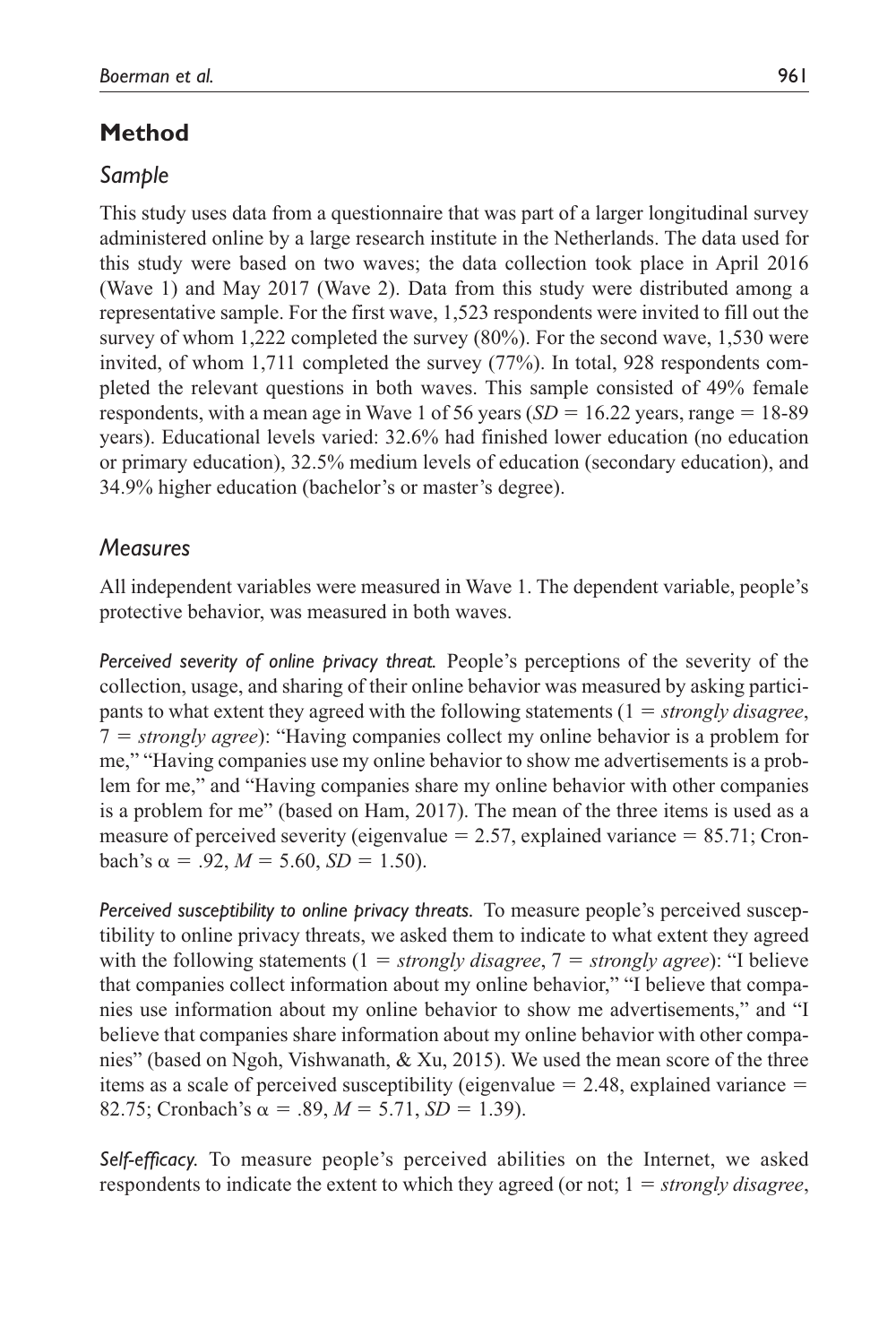7 = *strongly agree*) with the following statements: "I am able to protect my personal information, such as my browsing behavior, on the Internet"; "I feel confident that I can secure my privacy on the Internet"; and "I can ensure that companies cannot collect my personal information and behavior on the Internet" (based on LaRose & Rifon, 2007; Lee et al., 2008; Milne et al., 2009). The mean score of the three items is used as a scale of self-efficacy (eigenvalue  $= 2.20$ , explained variance  $= 73.99$ ; Cronbach's  $\alpha = .82, M = 3.22, SD = 1.44$ .

*Response efficacy.* To measure perceived response efficacy, we asked respondents to indicate (1 = *strongly disagree*, 7 = *strongly agree*, 9 = *do not know*) whether they believed the following protection behaviors would be an effective way to eliminate the collection, usage, and sharing of personal information on the Internet: (1) installing an ad blocker, (2) deleting cookies, (3) declining to accept cookies, (4) the usage of the private mode in a browser, (5) deleting browser history, (6) the usage of opt-out websites (such as [www.youronlinechoices.com\)](www.youronlinechoices.com) to configure whether ads are based on personal online behavior, (7) activating the "Do Not Track" function in a browser, (8) the usage of special software in a browser (such as Ghostery and Abine Taco) that makes it harder for companies to collect personal information, and (9) filling out wrong information about yourself (such as a fake name or wrong email address) when asked for such information (based on Lee et al., 2008). All *do not know* responses were recoded as missing. Factor analysis revealed that the nine items loaded on one factor (eigenvalue = 5.90, explained variance =  $65.57$ ) and form a reliable scale (Cronbach's  $\alpha$  = .93). Therefore, we used a mean score of the nine items as a measure of perceived response efficacy ( $M = 4.70$ ,  $SD = 1.54$ ). Because some answers were missing, the mean score could be calculated for 763 respondents.

*Privacy protection behavior.* We measured people's protective behavior by stating that there are various ways to protect one's personal information and privacy on the Internet. We then asked respondents how often (1) do you use an ad blocker, (2) delete cookies, (3) do you decide to refrain from visiting a website because it is only accessible when you accept cookies, (4) do you decline to accept cookies when website offers the choice, (5) do you use the private mode in your browser, (6) do you delete browser history, (7) do you use opt-out websites (such as [www.youronlinechoices.](www.youronlinechoices.com) [com](www.youronlinechoices.com)) to configure whether ads are based on personal data, (8) do you use the "Do Not Track" function in your browser, (9) do you use special software in your browser (such as Ghostery and Abine Taco) that makes it harder for companies to collect personal data, and (10) do you fill out wrong information about themselves (for instance, a fake name or wrong email address) when asked for such information. The 10 behaviors were based on prior studies measuring people's protective behavior online (e.g., Balebako et al., 2012; Büchi et al., 2017; McDonald & Cranor, 2010; Milne et al., 2009; Smit et al., 2014). Answer options were  $1 = never$ ,  $2 = rarely$ ,  $3 = occasionally$ ,  $4 =$ *often*, 5 = *very often*, and 6 = *do not know*. All *do not know* responses were recoded as missing. Factor analysis revealed the 10 items loaded on one factor (Wave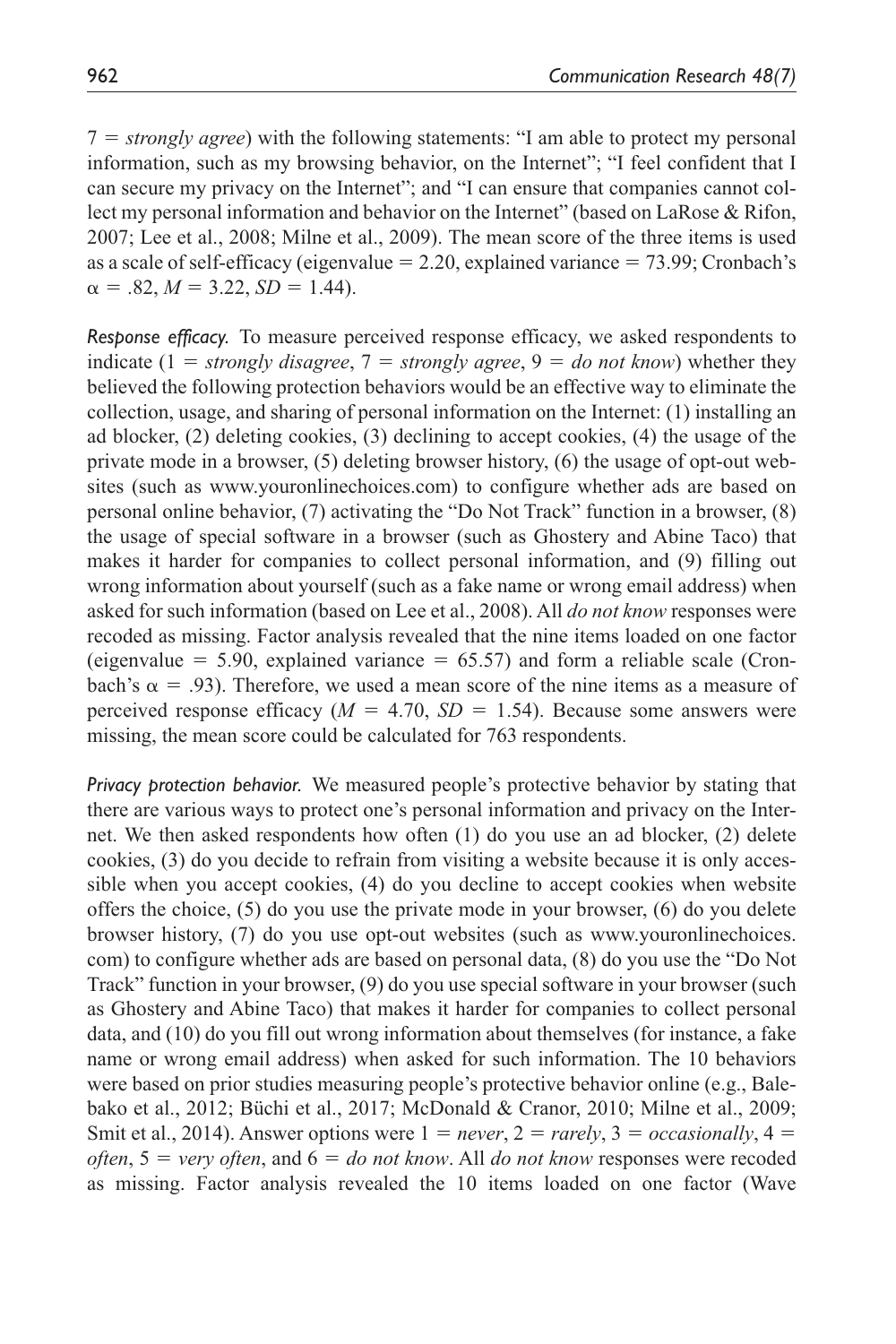1: eigenvalue = 3.67, explained variance = 36.74, factor loadings  $> 0.50$ ; Wave 2: eigenvalue  $= 3.93$ , explained variance  $= 39.33$ , factor loadings  $> 0.55$  and form a reliable scale (Cronbach's  $\alpha$  Wave 1 = .80, Wave 2 = .82). We calculated a mean score of the 10 items as a scale of people's protective behavior ( $M_{\text{Wave 1}} = 2.36$ , *SD* = 0.80;  $M_{\text{Wave 2}} = 2.44$ ,  $SD = 0.85$ ). Because some answers were missing, the mean score could be calculated for 909 respondents in Wave 1 and 908 respondents in Wave 2.

*Demographic variables.* We also measured people's level of education (on a 6-point scale where 1 = *no or low educational level* and 6 = *high educational level*), gender  $(0 = female, 1 = male)$ , and age (in years).

## **Results**

#### *Descriptive Statistics*

*Self-reported protective behavior.* To answer Research Question 1, we report the descriptive statistics of people's self-reported protective behavior. The mean scores of the self-reported protective behavior suggest that, on average, people rarely to occasionally protect their online privacy ( $M_{\text{Wave 1}} = 2.36$ ,  $M_{\text{Wave 2}} = 2.44$ ). People did report to protect their online privacy more often in Wave 2 compared with Wave 1,  $t(896)$  =  $-2.99, p = .003$ .

To gain insights into people's specific behavior, Figure 1 present the descriptive statistics of all 10 protective behaviors in Wave 2 (*N* = 928), including the *do not know* option. The same descriptive statistics of Wave 1 can be found in the online appendix. Figure 1 shows that people most often delete cookies (71% occasionally to very often), delete their browser history (63% occasionally to very often), and decline cookies when given the opportunity (60% occasionally to very often) to protect their online privacy. More than half of the respondents (56%) also say they (occasionally to very often) refrain from visiting a website because it is only accessible when they accept cookies. Interestingly, 30% say they use ad blockers at least occasionally. The private mode (29%) and filling out wrong information (25%) are less commonly used. People least often use opt-out websites (8%), tracking prevention software (8%), or the Do Not Track function in their browser (12%).

The descriptive statistics also show that many people do not know what to answer to our questions, especially when they regard the private mode in their browser (34%), ad blockers (28%), Do Not Track (27%), opt-out websites (24%), and tracking prevention software (23%). This suggests that many people also have little knowledge about these ways of protective behavior.

*Perceived threat and efficacy.* On average, people perceive the collection, usage, and sharing of personal information online as a severe problem  $(M = 5.60, \text{ mode} = 7)$  to which they are susceptible ( $M = 5.71$ , mode  $= 7$ ). This means that perceived threat to online privacy is high.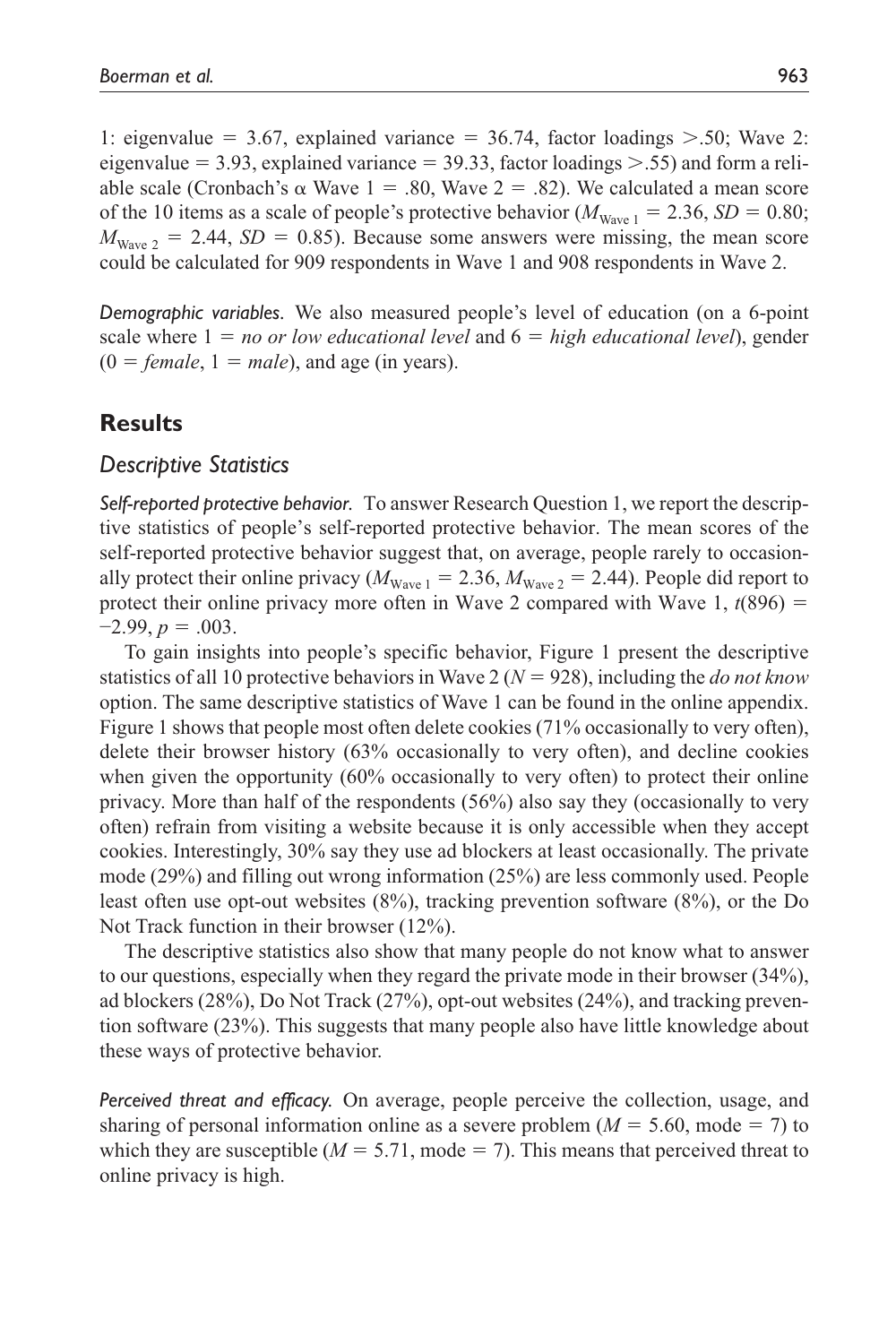|                                                                              | $0\%$           | 10% | 20% | 30%            | 40% | 50% | 60% | 70% |                | 80% | 90%            | 100%             |
|------------------------------------------------------------------------------|-----------------|-----|-----|----------------|-----|-----|-----|-----|----------------|-----|----------------|------------------|
| Delete cookies                                                               | 6               | 11  | 12  |                | 28  |     |     | 17  |                |     | 26             |                  |
| Delete browser history                                                       | 14              |     | 14  | $\overline{Q}$ |     | 24  |     | 17  |                |     | 22             |                  |
| Decline cookies                                                              | $\overline{4}$  | 17  |     | 18             |     | 27  |     |     | 16             |     | 17             |                  |
| Refrain from visiting a website                                              | $\sqrt{5}$      | 18  |     | 21             |     |     | 31  |     |                | 12  | 13             |                  |
| Ad blocker                                                                   |                 | 28  |     |                |     | 34  |     | 8   | $\overline{7}$ | 6   | 17             |                  |
| Private mode in browser                                                      |                 |     | 34  |                |     | 25  |     | 12  | 13             |     | 9              | $\overline{7}$   |
| Wrong information                                                            | $7\phantom{.0}$ |     |     | 52             |     |     |     | 15  |                | 18  |                | $4 \overline{3}$ |
| Do Not Track                                                                 |                 | 27  |     |                |     | 55  |     |     |                | 6   | 5 <sup>5</sup> | $3 \overline{5}$ |
| Sofware in browser                                                           |                 | 23  |     |                |     |     | 65  |     |                |     | 5 <sup>5</sup> | 323              |
| Opt-out websites                                                             |                 | 24  |     |                |     |     | 63  |     |                |     | 5              | 511              |
| ■ Don't know<br>Never Rarely Cocasionally Often<br>$\blacksquare$ Very often |                 |     |     |                |     |     |     |     |                |     |                |                  |

**Figure 1.** Descriptive statistics of online privacy protective behavior (Wave 2,  $N = 928$ ). *Note.* Numbers in bars are percentages. Protective behaviors are ordered from most often used to least often used.

Interestingly, people have far less confidence in their own efficacy to protect their personal information online ( $M = 3.22$ , mode  $= 4$ ), but do believe that some responses can effectively limit the collection, usage, and sharing of personal information on the Internet ( $M = 4.70$ , mode = 7). When looking at the nine proposed behaviors separately, people think the most effective way to protect their online privacy is to delete cookies ( $M = 5.01$ ), using the private mode in their browser ( $M = 4.90$ ), and declining cookies ( $M = 4.85$ ). These behaviors are followed by tracking prevention software  $(M = 4.76)$ , removing browser history  $(M = 4.68)$ , and Do Not Track  $(M = 4.68)$ . People have least faith in filling out wrong information  $(M = 3.83)$ , opt-out websites  $(M = 4.39)$ , and ad blockers  $(M = 4.58)$ . Thus, perceived efficacy seems to be mixed: People do seem to have confidence in the responses, but not in their own ability to effectively protect their online personal information.

#### *Correlations*

Table 1 shows the Pearson correlations between all variables. These results suggest that perceived severity, susceptibility, self-efficacy, and response efficacy are significantly related to protective behavior in both waves, and, thus, indicate at least crosssectional relationships. In addition, the correlations between the four independent variables and control variables are nonsignificant or small in size (range  $=$  -.20-.21).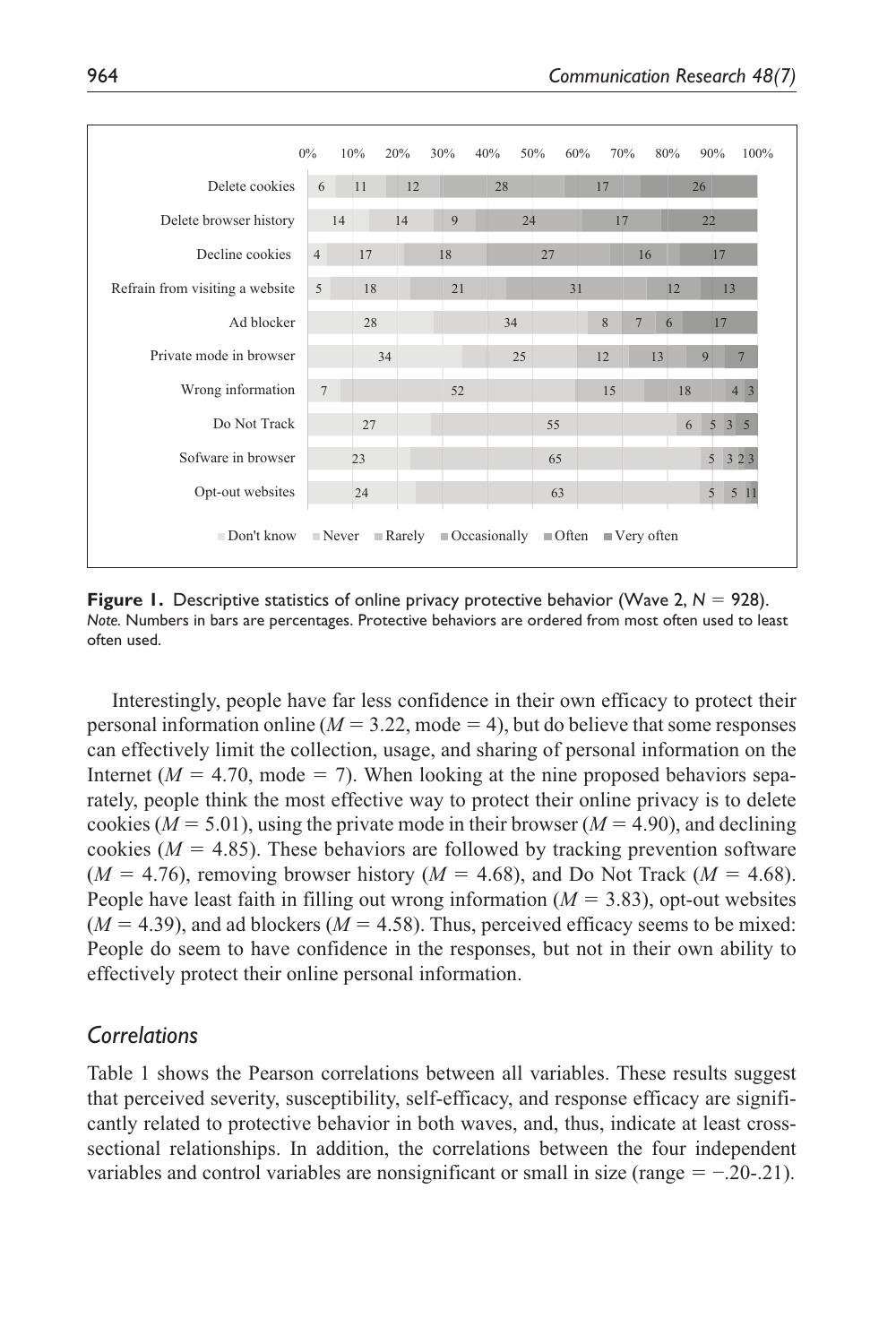|                              |                    | $\overline{2}$     | 3                  | 4                  | 5         | 6      | 7         | 8        | 9 |
|------------------------------|--------------------|--------------------|--------------------|--------------------|-----------|--------|-----------|----------|---|
| I. Protective<br>behavior W2 |                    |                    |                    |                    |           |        |           |          |   |
| 2. Protective<br>behavior W1 | .63 <sup>***</sup> |                    |                    |                    |           |        |           |          |   |
| 3. Severity                  | .19***             | .19 <sup>≭≉≉</sup> |                    |                    |           |        |           |          |   |
| 4. Susceptibility            | $ 1 ^{**}$         | $.17***$           | .19 <sup>≭≉≉</sup> |                    |           |        |           |          |   |
| 5. Self-efficacy             | .l3 <sup>≭≭≭</sup> | $.16***$           | $-.03$             | $-.13***$          |           |        |           |          |   |
| 6. Response<br>efficacy      | 25**               | .26 <sup>***</sup> | .05                | .16 <sup>***</sup> | $.17***$  |        |           |          |   |
| 7. Education                 | .03                | .00                | $-.07*$            | .21 ***            | $-.15***$ | $.08*$ |           |          |   |
| 8. Gender                    | $-.01$             | $-.07*$            | $.08*$             | $-.08*$            | $-.05$    | $-.05$ | $-11**$   |          |   |
| 9. Age                       | $-.07*$            | $-.06$             | .12 <sup>≉≉≭</sup> | $-.14***$          | $-.05$    | $-.07$ | $-.20***$ | $-.09**$ |   |
|                              |                    |                    |                    |                    |           |        |           |          |   |

**Table 1.** Pearson Correlations Between Dependent and Independent Variables.

*Note*. W2 = Wave 2; W1 = Wave 1.

 $*_{p}$  < .05.  $*_{p}$  < .01.  $*_{p}$  < .001.

#### *Model Testing*

To test the hypotheses, we deployed a "lagged dependent variable regression" model, what has also been called the "conditional change" model (Finkel, 1995), in which we included self-reported protective behavior measured in the second wave as the dependent variable. The strength of this model is that it controls for prior privacy protection behaviors (this is the lagged value of the dependent variable) in Wave 1. So, when this lagged dependent variable is present, we can analyze *changes* in the dependent variable over time.

We ran three separate models: (1) the effect of only previous privacy protective behavior, (2) the effect of previous behavior and the PMT factors, and (3) the effects of previous behavior, the PMT factors, and the demographic variables. Table 2 presents the results of the analyses. The first model showed that previous privacy protective behavior in Wave 1 (April 2016) significantly predicts change in privacy protective behavior in Wave 2 (May 2017; adjusted  $R^2 = .41$ ). Adding the PMT factors to this model increases the  $R^2$  significantly by .01 (*p F* change < .001) to  $R^2 = .42$ . This confirms the idea that the PMT factors do explain some of the change in privacy protective behavior. Finally, the third model showed that adding the demographic variables does not significantly change the  $R^2$  ( $p \text{ } F$  change = .564), showing that education, gender, and age do not predict change in privacy protective behavior.

More specifically, the results revealed that perceived severity ( $B = 0.05$ ,  $SE = 0.02$ ,  $β = 0.09, p = .004$  and response efficacy ( $β = 0.05, SE = 0.02, β = 0.09, p = .001$ ) both have a significant small positive effect on people's protective behavior. In other words, the more serious people perceive the collection, usage, and sharing of their personal information on the Internet, the more likely they are to protect their privacy online. In addition, the more people think that the protective behaviors are effective,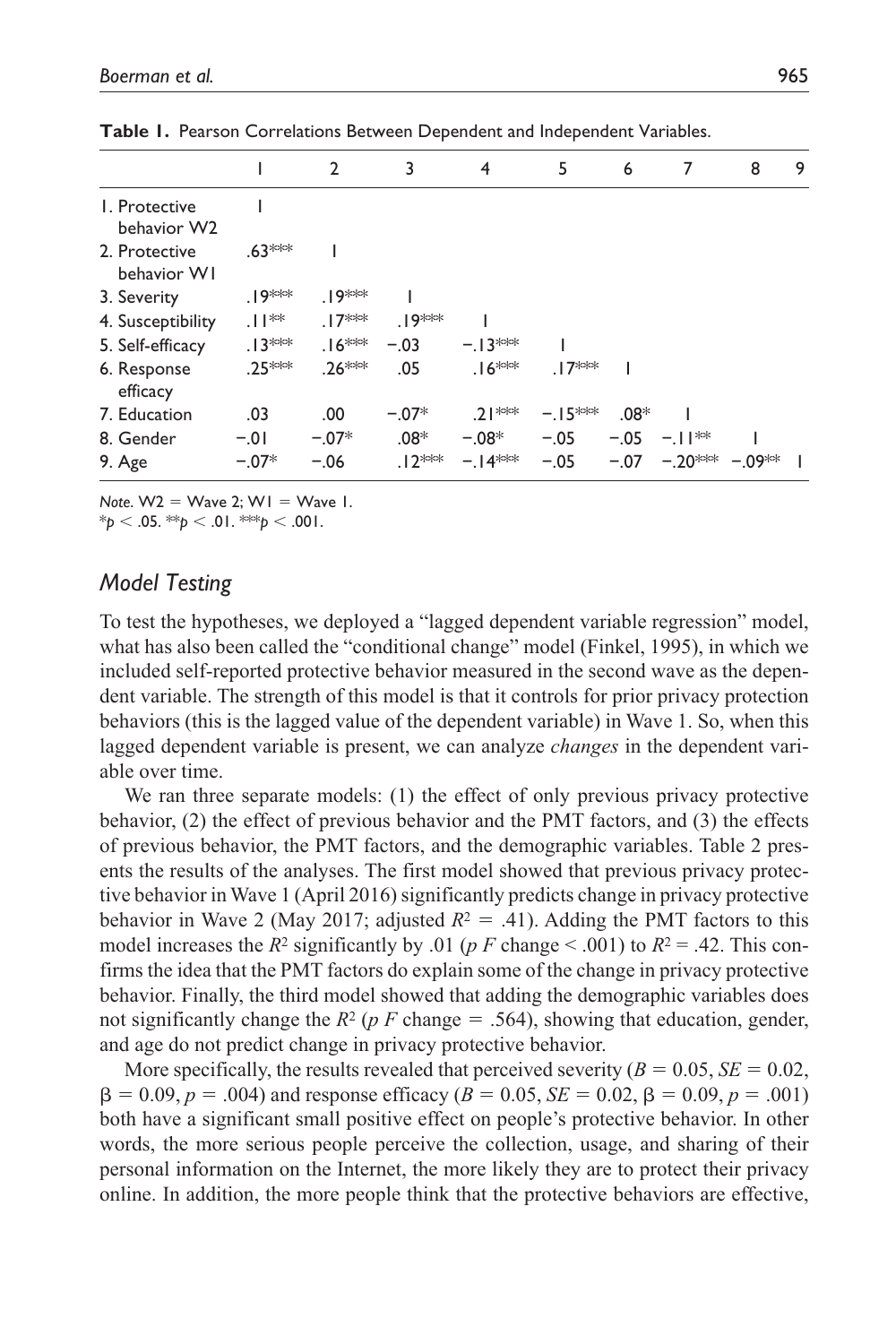|                                  | Model I                           |   |      |                                   | Model 2 |              | Model 3                                                 |             |              |  |
|----------------------------------|-----------------------------------|---|------|-----------------------------------|---------|--------------|---------------------------------------------------------|-------------|--------------|--|
|                                  | B(SE)                             | β | Þ    | B(SE)                             | β       | Þ            | B(SE)                                                   | β           | Þ            |  |
| Constant                         | 0.88(0.07)                        |   | .000 | 0.52(0.16)                        |         | .001         | 0.45(0.21)                                              |             | .034         |  |
| Protective<br>behavior<br>Wave I | 0.66(0.03) 0.64.000               |   |      | 0.61(0.03)                        | 0.59    | .000         | 0.62(0.03)                                              | 0.59        | .000         |  |
| Perceived<br>severity            |                                   |   |      | 0.05(0.02)                        |         | 0.08 .005    | 0.05(0.02)                                              |             | 0.09 .004    |  |
| Perceived<br>susceptibility      |                                   |   |      |                                   |         |              | $-0.02$ (0.02) $-0.03$ .381 $-0.02$ (0.02) $-0.03$ .272 |             |              |  |
| Self-efficacy                    |                                   |   |      | 0.02(0.02)                        |         | $0.04$ . 164 | 0.03(0.02)                                              |             | $0.05$ .117  |  |
| Response<br>efficacy             |                                   |   |      | 0.05(0.02)                        | 0.10    | .001         | 0.05(0.02)                                              | $0.09$ .001 |              |  |
| Education                        |                                   |   |      |                                   |         |              | 0.02(0.02)                                              |             | $0.04$ . 180 |  |
| Gender                           |                                   |   |      |                                   |         |              | 0.01(0.05)                                              | 0.01        | .775         |  |
| Age                              |                                   |   |      |                                   |         |              | $0.00(0.00) -0.01$ .831                                 |             |              |  |
|                                  | $F(1, 757) = 518.43,$<br>p < .001 |   |      | $F(5, 753) = 110.52,$<br>p < .001 |         |              | $F(8, 750) = 69.24,$<br>p < .001                        |             |              |  |
|                                  | Adjusted $R^2 = .41$              |   |      | Adjusted $R^2 = .42$              |         |              | Adjusted $R^2 = .42$                                    |             |              |  |

**Table 2.** Lagged Dependent Variable Regressions Predicting Change in Online Privacy Protective Behavior (Wave 2).

*Note.* Gender is coded 0 = female, 1 = male. *B* = unstandardized regression coefficient; *SE* = standard error associated with the *b* coefficient;  $\beta$  = standardized regression coefficient.

the more likely they are to actually use them. This means that Hypotheses 1 and 4 are supported.

Surprisingly, perceived susceptibility ( $p = .272$ ) and self-efficacy ( $p = .117$ ) do not appear to significantly influence people's protective behavior. This means Hypotheses 2 and 3 are not supported. Furthermore, answering Research Question 2, education  $(p = .180)$ , gender  $(p = .775)$ , and age  $(p = .831)$  do not significantly affect protective behavior when we use a longitudinal data approach.

## *Model Robustness Checks*

We conducted several robustness checks. First, we reran the analysis with 10,000 bootstrap samples, which led to the same results. Furthermore, respondents had the opportunity to answer *do not know* to the questions about their protective behavior. In the reported analyses, all *do not know* responses were coded as missing. To test the robustness of the model, we also created protective behavior measures in which we recoded the *do not know* responses into *never*. As this increased the number of respondents scoring 1 (*never*), this lowered the means of the protective behavior variables  $(M_{\text{Wave 1}} = 2.11, SD = 0.72; M_{\text{Wave 2}} = 2.19, SD = 0.75$ ). The results revealed similar outcomes, with a higher explained variance (adjusted  $R<sup>2</sup> = .47$ ). The difference with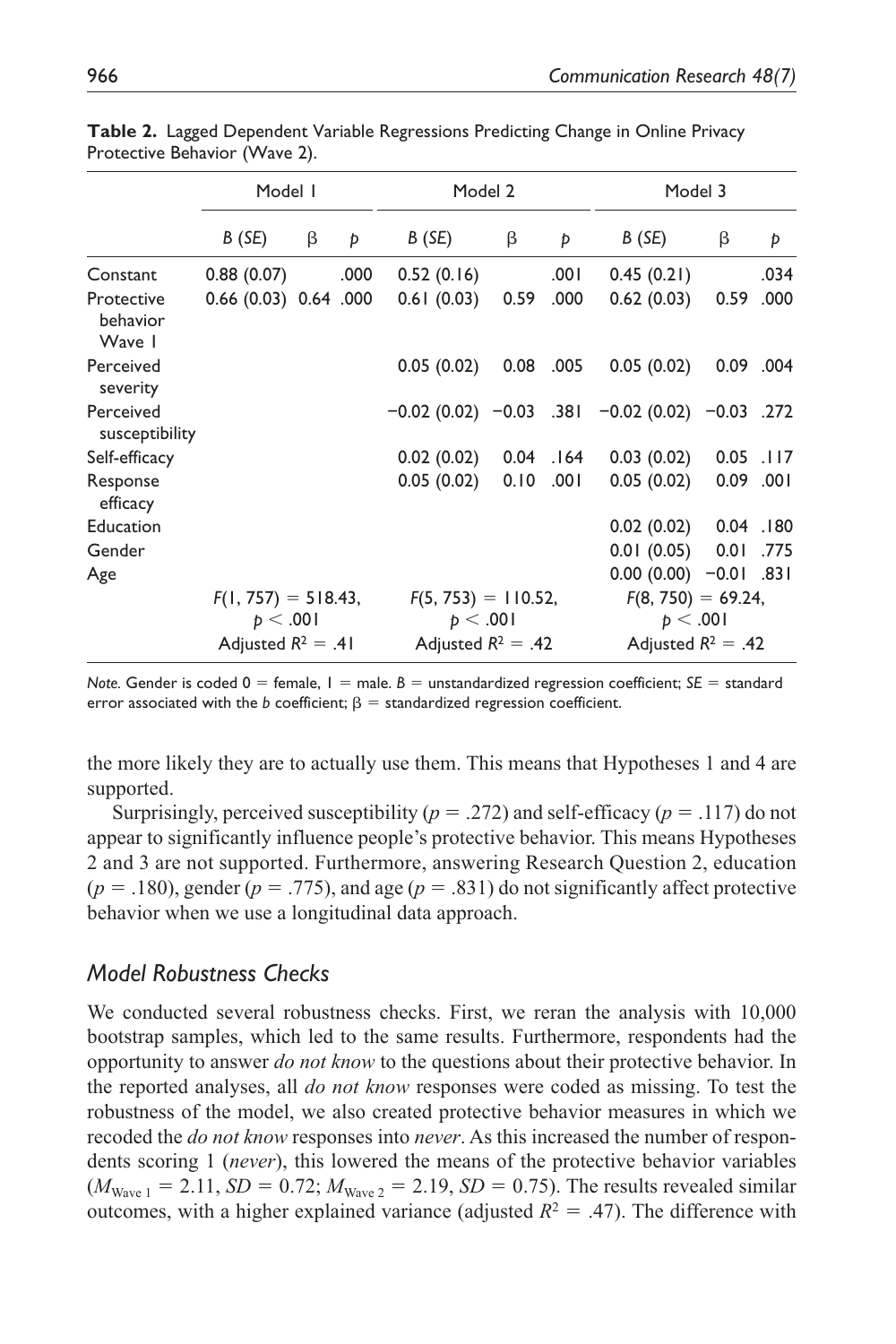the initial model was that self-efficacy ( $B = 0.03$ ,  $SE = 0.02$ ,  $\beta = 0.05$ ,  $p = .091$ ) and education ( $B = 0.03$ ,  $SE = 0.01$ ,  $\beta = 0.05$ ,  $p = .061$ ) appeared to be marginally significant predictors of protective behavior.

Moreover, to gain insights into who said *do not know* and why education seemed to play a role, we created 10 dummy variables for the separate protective behaviors with  $1 = do$  *not know* and  $0 = all$  *other answers*. We then ran 10 logistic regressions with the new *do not know* variables as dependent variables and education as predictor. These analyses revealed that higher levels of education significantly (all  $p_s < .042$ ) reduce the chance that people say *do not know* for nine out of 10 behaviors (private mode in browser,  $p = .688$ ). This suggests that mostly people with lower levels of education say that they do not know whether they perform the different protective behaviors, which indicates that less educated citizens are less likely to be familiar with these modes of self-protection.

Finally, to examine the relationship between the variables in both causal directions, we also ran a cross-lagged panel model. However, a full cross-lagged model was not possible as one variable (i.e., self-efficacy) was unfortunately not measured in our second wave. Yet, because all the other variables were measured in both waves, we could still assess the relationship between the other three variables (i.e., severity, susceptibility, and response efficacy) and protection behavior in both causal directions. This is also justifiable, as the missing variable was not significantly predicting behavior in Wave 2 in our conditional change model (but we still include this in the crosslagged panel model). The results from our cross-lagged panel model confirmed our initial analyses (in which the *do not know* answers were recoded as *never*). The results show that severity and response efficacy in Wave 1 influence privacy protection behavior in Wave 2. Thus, these results verify our findings from the initial analyses. Interestingly, the results of the cross-lagged model also revealed a reciprocal influence; we found that privacy protection behavior in Wave 1 positively affected response efficacy in Wave 2.

## **Discussion**

In the context of rising privacy concerns on the Internet, in this study, we examined (1) whether people protect their online privacy, (2) which methods they use most often, and (3) what factors of the PMT may explain protective behavior. Our large-scale panel study reveals insights to the three subjects. First, we find that, on average, people rarely to occasionally protect their online privacy. People's self-reported protective behavior did increase slightly between April 2016 and May 2017. These findings not only confirm prior studies that have suggested that people generally do try to protect their privacy online (e.g., Büchi et al., 2017; McDonald & Cranor, 2010; Smit et al., 2014) but also indicate that many people could do a lot more to protect their privacy online.

Second, our study finds large differences between the measures people take to protect their online privacy. More than 60% of the people delete cookies, decline cookies when given the opportunity, or delete their browser history at least occasionally to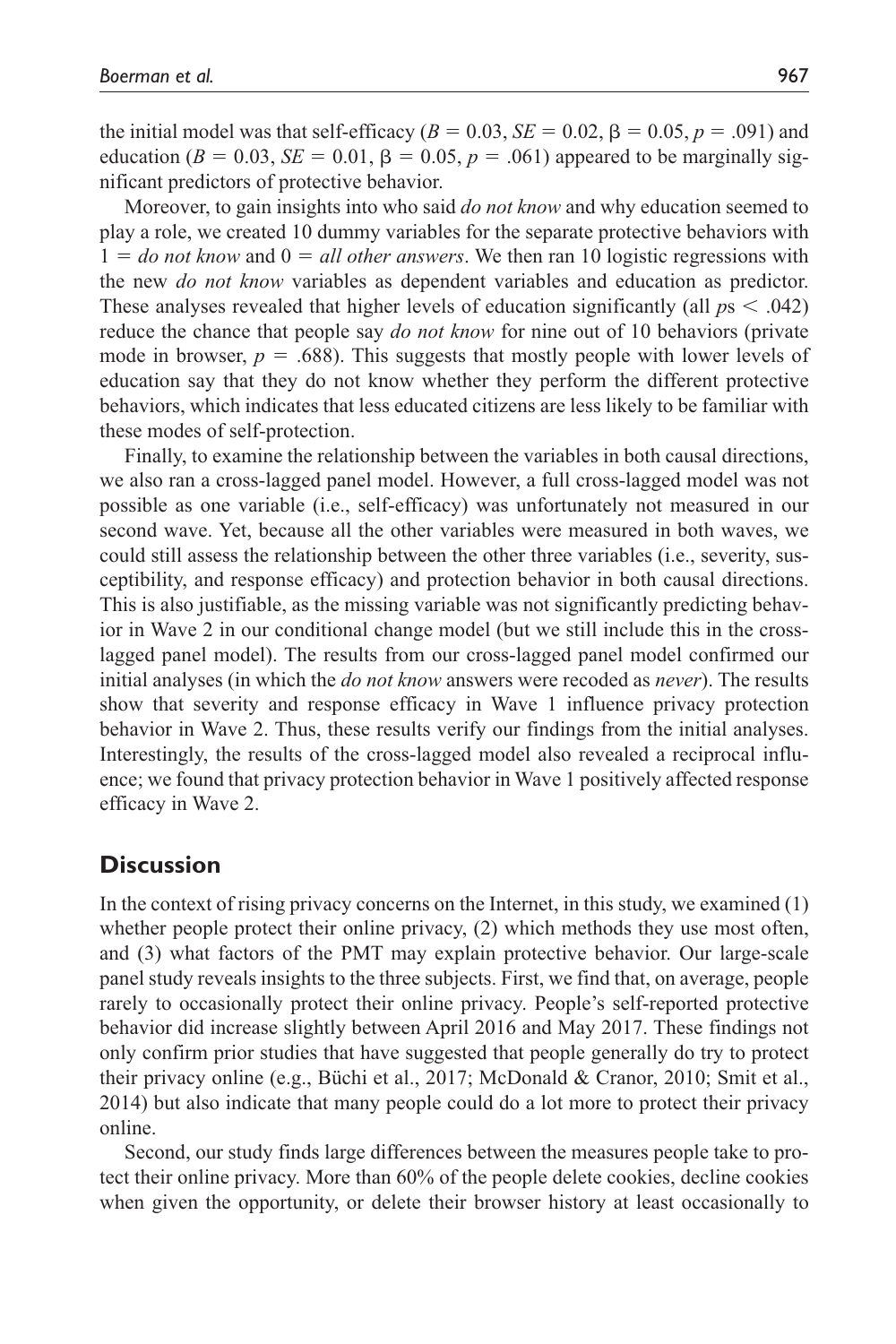protect their online privacy. People least often use opt-out websites, tracking prevention software, and the Do Not Track function in their browser. Ad blockers appear to be used at least occasionally by 30% of the respondents. Interestingly, many people did not know how to answer our questions. More than 20% did not know whether they used tracking prevention software, opt-out websites, Do Not Track, ad blockers, or the private mode in their browser. This suggests that many people have little knowledge about these ways of protective behavior.

Third, we find that two of the four factors of the PMT have significant small positive effects on changes in protective behavior (i.e., perceived severity and response efficacy). Overall, our study demonstrated that the threat appraisal is high: People perceive the collection, usage, and sharing of personal information online as a severe problem to which they are susceptible. Moreover, perceived severity significantly and positively predicted protective behavior. In line with the PMT and prior studies (Milne et al., 2009), the more severe people think this threat to their online privacy is, the more likely they are to try to protect their privacy. The lack of evidence of such an effect of the perceived susceptibility may be explained by the low variance in this construct: 79% of the people scored 5 or higher. As almost all people believe that their personal information is being collected, used, and shared by companies online, there may be a ceiling effect.

Our findings with regard to the coping appraisal are mixed: People seem to have little confidence in their own efficacy to protect their personal information online, but do believe that some responses can effectively eliminate the collection, usage, and sharing of personal information on the Internet. The low levels of self-efficacy correspond to earlier findings that people have limited knowledge about cookies (Smit et al., 2014), do not know why they manage cookies (McDonald & Cranor, 2010), and do not understand all the tools that are available (Leon et al., 2012). This lack of knowledge seems to be reflected in people's own perceptions of their ability to secure their online privacy. Despite the low self-confidence, people do seem to have some confidence in the actual options they have, as the average perceived efficacy of the nine behaviors range between 3.83 and 5.01. In addition, when testing the PMT, the perceived response efficacy significantly predicts protective behavior, whereas we did not find evidence for such an effect of self-efficacy. This suggests that it is not people's own efficacy that can encourage privacy protection, but their trust in the effectiveness of taking measures that influences their behavior.

Prior studies have indicated a lack of accurate knowledge of tracking prevention tools (Chanchary et al., 2018) and people find many existing tools too difficult to use and to configure (Leon et al., 2012; Shirazi & Volkamer, 2014). Moreover, few, if any, tools protect against all tracking technologies, and the effectiveness of tools often depends on the configuration (Acar et al., 2014; Bujlow, Carela-Español, Solé-Pareta, & Barlet-Ros, 2017; Estrada-Jiménez et al., 2017). With that caveat, we give a rough indication of which tools and tactics can be effective to protect one's privacy and to limit online tracking.

Our study indicates that deleting cookies is the most used privacy protective measure, and people also believe this is most effective. Indeed, deleting cookies helps to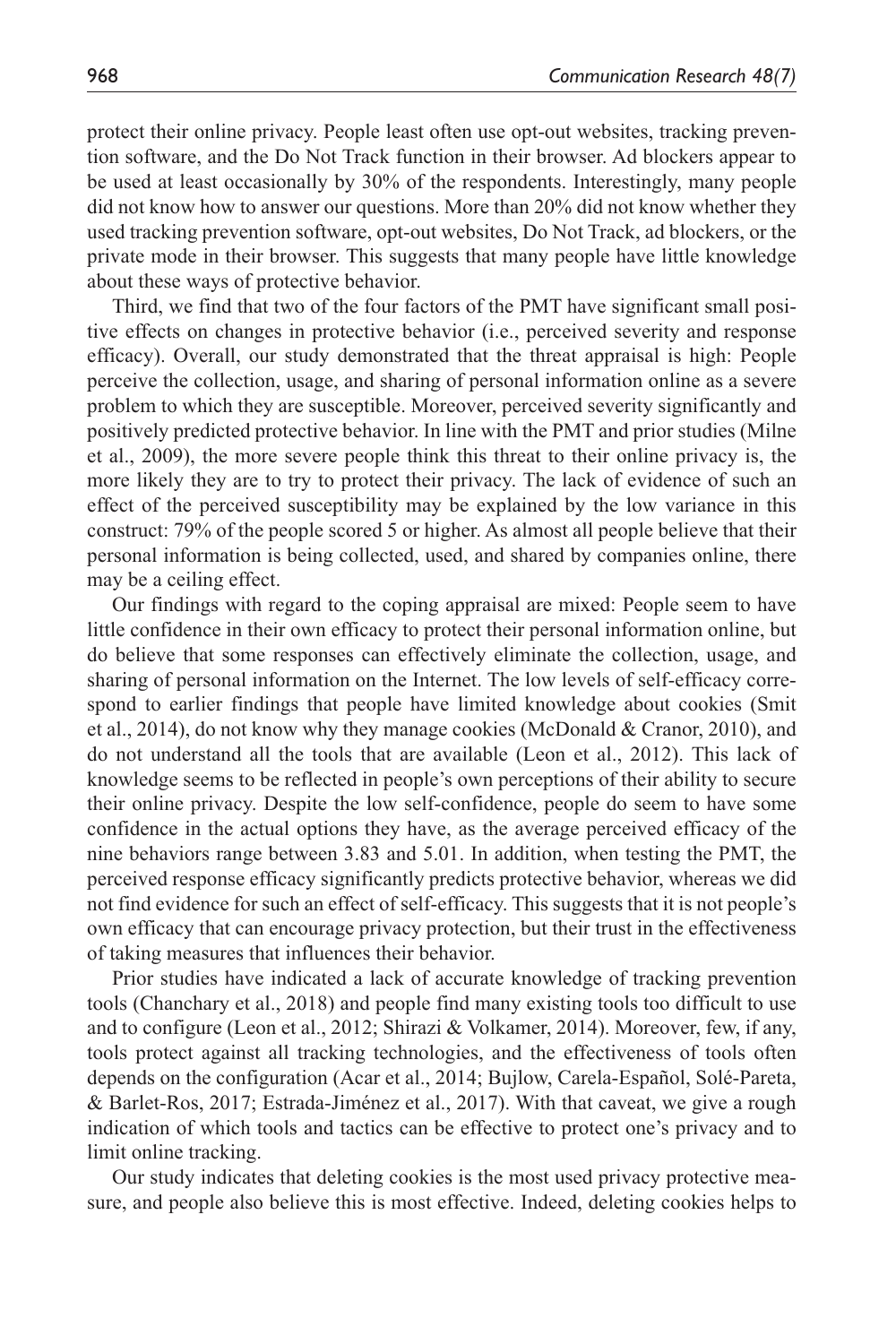limit online data collection through tracking. But deleting cookies does not help against *all* types of online tracking. Apart from cookies, companies use many other tracking techniques, such as flash cookies and device fingerprinting (Hoofnagle, Soltani, Good, Wambach, & Ayenson, 2012). Nevertheless, deleting cookies from one's browser does limit online tracking, as cookies are still a popular tracking method (Estrada-Jiménez et al., 2017). In sum, people's trust in the effectiveness of deleting cookies is not entirely justified. People also indicated to have quite some trust in the effectiveness of declining cookies. However, declining cookies and also refraining from visiting websites that drop cookies are not very effective to protect one's privacy. These measures only work when a site asks consent for dropping (tracking) cookies, but many sites drop such cookies surreptitiously.

People also indicated to trust the private mode in their browsers. However, whether using a browser's private mode limits online tracking depends on the browser type. Most browsers, but not all, limit (but do not stop) tracking when set to "private" (Bujlow et al., 2017; Tsalis, Mylonas, Nisioti, Gritzalis, & Katos, 2017).

Interestingly, people have very little faith in ad blockers, but running an ad blocker (usually a plug-in for one's browser) can be an effective way to limit online tracking, if configured correctly. Many ad blockers do not load any advertising, and thereby limit online tracking (Gervais, Filios, Lenders, & Capkun, 2017; Wills & Uzunoglu, 2016). Using tracking prevention software (such as Privacy Badger and Ghostery) can also be effective to limit tracking (Balebako et al., 2012; Gervais et al., 2017; Merzdovnik et al., 2017; Wills & Uzunoglu, 2016). However, many people find such ad blockers and tracking prevention software confusing, and may choose the wrong (default) settings, while they think they protect themselves (Cranor, 2012; Leon et al., 2012).

Deleting one's browser history primarily protects people from other users of the same browser seeing their browsing history, and is less effective to protect oneself against online data collection. However, deleting browser history including the browser cache, could help to protect against some tracking methods (Bujlow et al., 2017). In some browsers (such as Firefox), users can manage their cookies under the heading "history." Perhaps, some people delete their browsing history to delete cookies.

Giving wrong information, such as a fake email address, can reduce the amount of spam one receives, but does generally not help against online tracking. Opt-out websites, such as <www.youronlinechoices.com>, generally do not block tracking and data collection, but only limit targeted advertising (Balebako et al., 2012). Hence, opt-out sites are not effective as a privacy protection measure. Setting the browser's Do Not Track function is, at present, not effective in limiting online tracking either. Most tracking companies do not react to Do Not Track signals (Balebako et al., 2012; Bujlow et al., 2017). Do Not Track could become an effective measure in the future, for instance, if lawmakers required companies to respect Do Not Track signals (Zuiderveen Borgesius, van Hoboken, Fahy, Irion, & Rozendaal, 2017).

Furthermore, unlike prior research, age, and gender do not seem to predict protective behavior. Although prior studies have shown that women are more concerned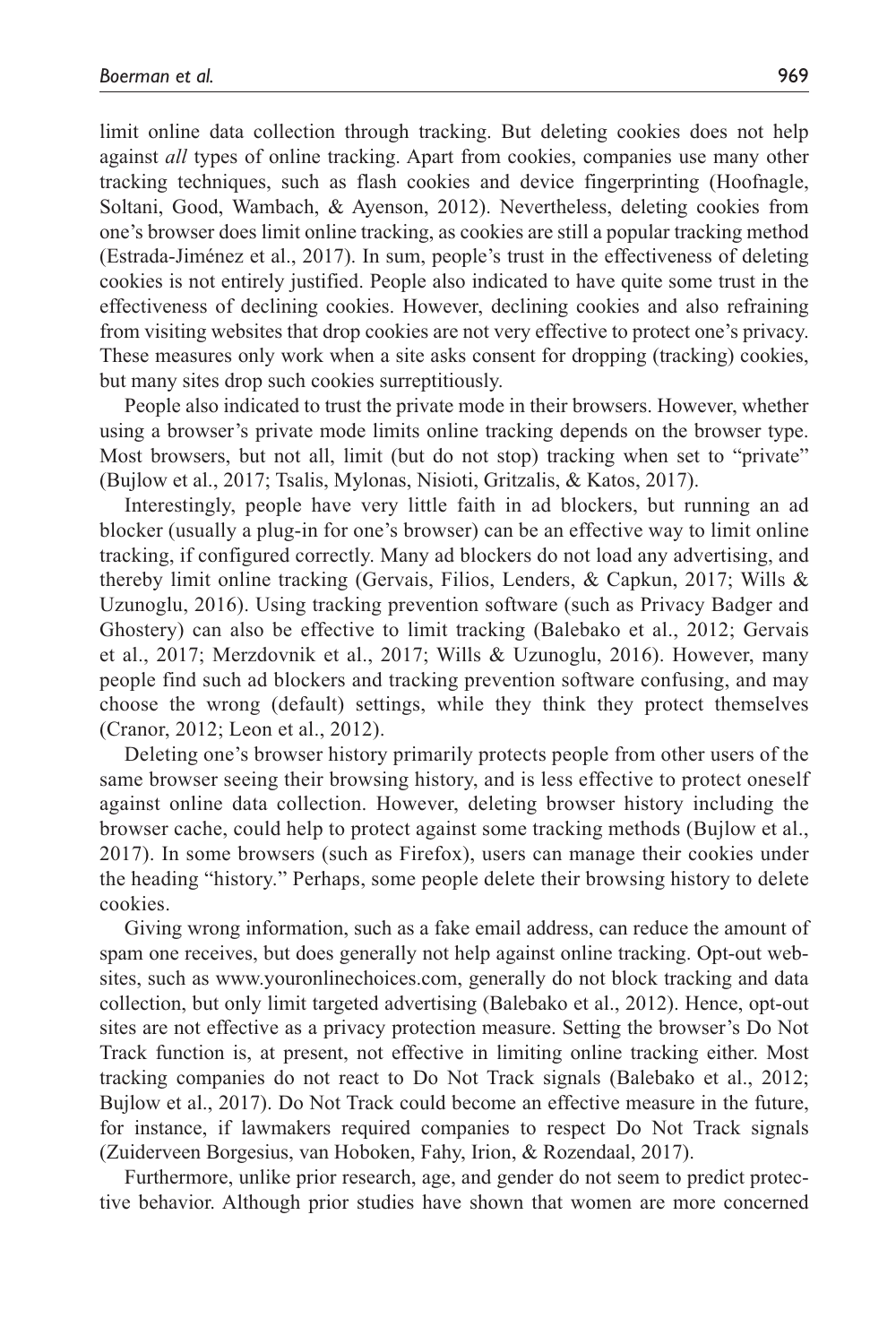about their privacy online (Baruh et al., 2017; Moscardelli & Divine, 2007; Sheehan, 1999; Youn, 2009), the effects of gender on protective behavior are inconclusive. Our study does not provide evidence for different protective behaviors between men and women. In addition, although prior studies found that older people are more inclined to protect themselves against OBA than younger people (Smit et al., 2014), we do not find evidence for an effect of age on general protective behavior. Our study did suggest that education does play a role. We found that mostly people with lower education levels say that they do not know whether they perform the different protective behaviors. This means that less educated citizens are less likely to be familiar with the measures they can take to protect their online privacy, and this results in less protective behavior. This replicates the findings of Smit et al. (2014), who found that people's level of education negatively affects protective behavior.

One important limitation of our study is the fact that we measured protective behavior with self-reports. The self-reported measure may have led to overreporting of protective behavior due to memory and/or social desirability issues (Baruh et al., 2017). However, as a meta-analysis did not find evidence of differences between behavioral intentions and behaviors in terms of utilization of privacy protective measures (Baruh et al., 2017), we believe that self-reported measures can provide important insights.

Furthermore, we asked respondents about 10 different behaviors based on the literature (e.g., Balebako et al., 2012; Büchi et al., 2017; McDonald & Cranor, 2010; Milne et al., 2009; Smit et al., 2014) and aimed to include as many behaviors that can mitigate the collection, usage, and sharing of personal information to protect their online privacy. However, this list is not exhaustive. Due to limited space and time in our survey, there are several behaviors that we did not include, such as using a virtual private network, only reading email in plain text, and deleting Adobe Flash from one's computer. Future research could include an even broader variety of protective behaviors.

A third limitation of our study is the conceptualization of the threat to privacy online. Based on the idea that privacy considers the control over personal information, we conceptualized the threat to privacy online as those actions that can limit this control (i.e., the collection, usage, and sharing of personal information). With this operationalization, we focused on the primary threat to people's privacy. However, one can also define the threat as the negative consequences that data collection, usage, and sharing may have, such as data privacy, data breaches, identity theft, and discrimination. By choosing to focus on the primary issue of data collection, and not on the possible negative consequences, this may have caused the high scores in perceived susceptibility. Our study shows that people are well aware of the collection, usage, and sharing of their personal information online. However, our study does not show whether they think they are susceptible to possible negative consequences of these actions. Future research into people's perception of threat (i.e., severity and susceptibility) could combine both the primary threat (i.e., data collection, usage, and sharing) and possible negative consequences of these actions that also cause a threat to privacy online.

Notwithstanding the limitations, this study has some important theoretical implications. Although some studies into online privacy protection relied on privacy management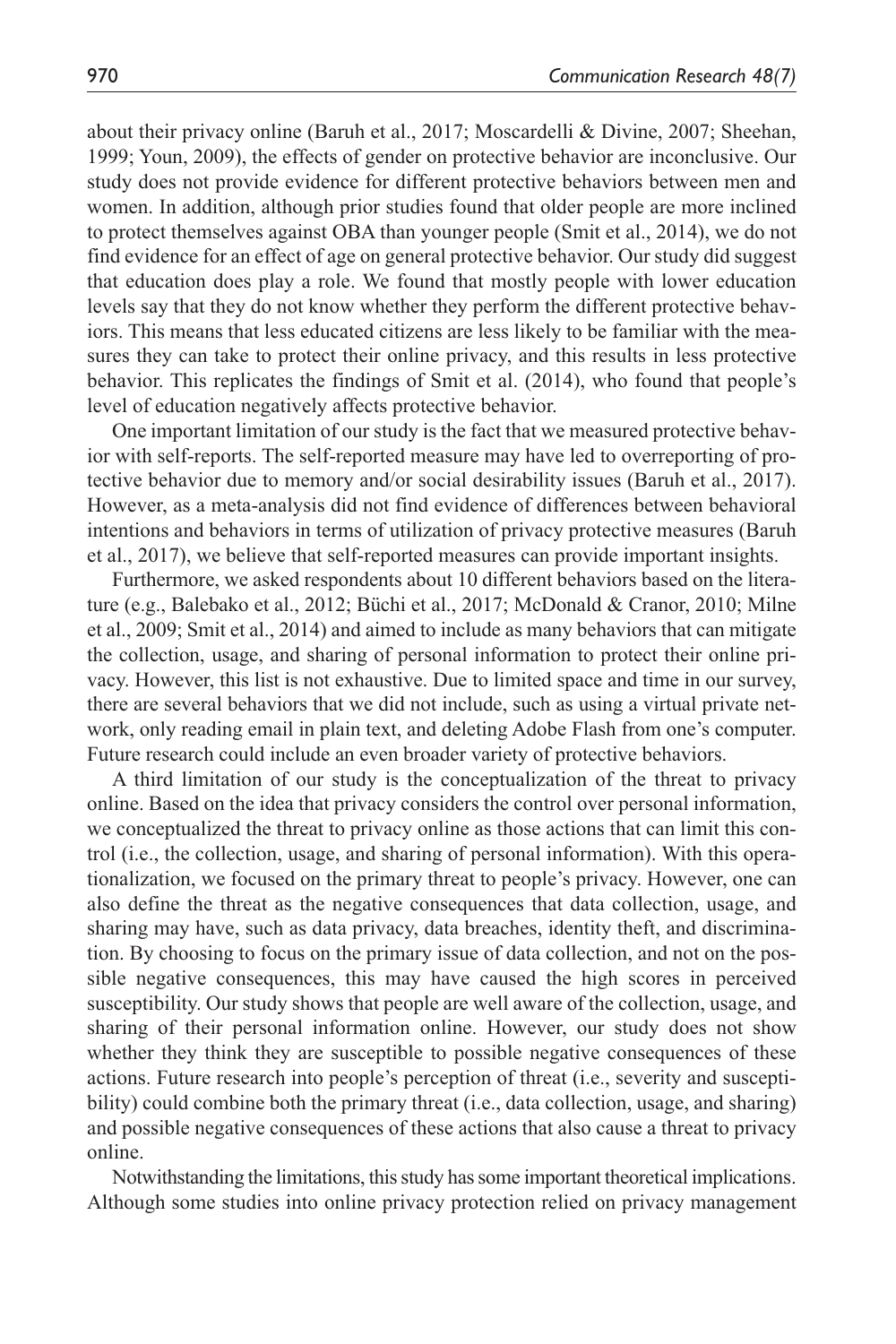theory (Baruh et al., 2017; Petronio, 2002) and privacy calculus model (e.g., Dienlin & Metzger, 2016; Krasnova et al., 2010), many of the studies into online privacy protection behavior lacked a theoretical foundation. In this study, we aimed to change this by using the PMT to understand which factors may explain privacy protective behavior. Although the PMT was originally developed to understand people's motivation to protect themselves against health threats, a growing number of studies have applied the PMT to privacy-related threats on the Internet (e.g., Chai et al., 2009; Ham, 2017; Youn, 2009). The theory proved to be a valuable way to understand why people protect their online privacy, as two of the four factors significantly influence people's behavior: perceived severity and response efficacy.

Drawing on the PMT, our study also provides practical insights into what should be communicated to encourage protective behavior. On average, people rarely to occasionally protect their online privacy. In addition, the perceived threat is high, indicating that people are aware of the threat to their online privacy. However, many people do not know what to answer in questions about highly effective behaviors (e.g., ad blockers)—which is an indication for little knowledge. Thus, we believe that there is much to gain as people could do a lot more to protect their privacy online. When governments or consumer organizations wish to motivate people to protect their online privacy, these nudges and messages should address the perceived severity and response efficacy as these two factors have significant positive effects on protective behavior. People could be educated about the severity of the threat by explaining to them how the collection, usage, and sharing of your personal data online could be a threat to one's privacy. In addition, response efficacy could be addressed with messages that introduce people to protective behaviors and show how these can effectively prevent tracking and improve your privacy. In our study, self-efficacy did not significantly increase protective behavior. This suggests that even people with low confidence (i.e., low perceived self-efficacy) can be motivated to protect behavior, as long as they are presented with methods that are perceived as effective.

Next to theoretical and practical implications, our study also has important implications for policy makers. Our findings indicate that consumers are not empowered: People have little confidence in their abilities to protect their own privacy. Moreover, several popular tactics, such as declining cookies, are not very effective to limit online tracking and to protect privacy. People rarely use tools that can limit online tracking and protect privacy (such as ad blockers and tracking prevention software). These results have several implications. First, if policy makers want people to enjoy privacy, they must protect privacy through regulation. The EU just updated its privacy legislation (EU General Data Protection Regulation, 2016), and aims to adopt new rules specifically for online tracking and privacy (European Commission, 2017). It remains to be seen whether these laws will be effective in protecting privacy. Second, researchers showed that OBA is possible without large-scale data collection (Estrada-Jiménez et al., 2017; Toubiana, Narayanan, Boneh, Nissenbaum, & Barocas, 2010), but such technologies are not widely used yet. Policy makers could, through regulation, push companies toward using such methods. Third, there is a need for education and awareness building. Although some tools exist that can help people to protect themselves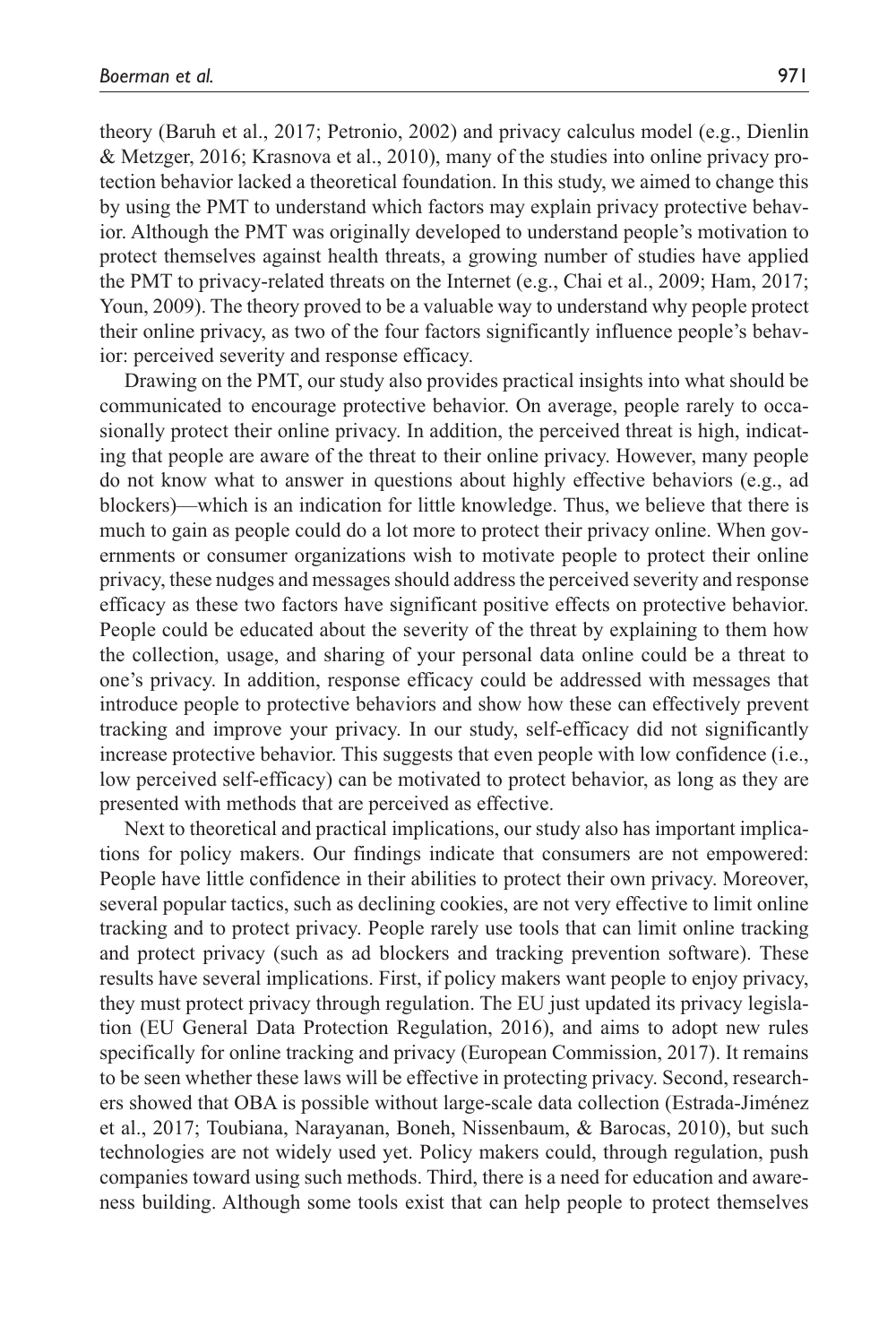against online data collection, few people use them. Finally, easy-to-use privacy protection tools should be developed; policy makers could help by funding research.

#### **Acknowledgments**

The authors would like to thank Rob van Eijk and Ward van Zoonen for their valuable suggestions.

#### **Declaration of Conflicting Interests**

The authors declared no potential conflicts of interest with respect to the research, authorship, and/or publication of this article.

#### **Funding**

The authors disclosed receipt of the following financial support for the research, authorship, and/or publication of this article: The research was funded by and made possible through the University of Amsterdam Research Priority Area "Personalised Communication" (personalized-communication.net), principal investigators Natali Helberger and Claes de Vreese.

#### **ORCID iD**

Sophie C. Boerman **b** <https://orcid.org/0000-0002-2453-1493>

#### **Supplemental Material**

Supplemental material for this article is available online.

#### **References**

- Acar, G., Eubank, C., Englehardt, S., Juarez, M., Narayanan, A., & Diaz, C. (2014). The web never forgets: Persistent tracking mechanisms in the wild. In *Proceedings of the 2014 ACM SIGSAC Conference on Computer and Communications Security* (pp. 674-689). doi:10.1145/2660267.2660347
- Balebako, R., Leon, P. G., Shay, R., Ur, B., Wang, Y., & Cranor, L. F. (2012). *Measuring the effectiveness of privacy tools for limiting behavioral advertising* (Web 2.0 Security and Privacy Workshop). Retrieved from <http://www.andrew.cmu.edu/user/pgl/w2sp2012.pdf>
- Bandura, A. (1978). Self-efficacy: Toward a unifying theory of behavioral change. *Advances in Behaviour Research and Therapy*, *1*, 139-161. doi:10.1016/0146-6402(78)90002-4
- Baruh, L., & Popescu, M. (2017). Big data analytics and the limits of privacy self-management. *New Media & Society*, *19*, 579-596. doi:10.1177/1461444815614001
- Baruh, L., Secinti, E., & Cemalcilar, Z. (2017). Online privacy concerns and privacy management: A meta-analytical review. *Journal of Communication*, *67*, 26-53. doi:10.1111/jcom.12276
- Boerman, S. C., Kruikemeier, S., & Zuiderveen Borgesius F. J. (2017). Online behavioral advertising: A literature review and research agenda. *Journal of Advertising*, *46*, 363-376. doi:10.1080/00913367.2017.1339368
- Buchanan, T., Paine, C., Joinson, A. N., & Reips, U. (2007). Development of measures of online privacy concern and protection for use on the internet. *Journal of the Association for Information Science and Technology*, *58*, 157-165. doi:10.1002/asi.20459
- Büchi, M., Just, N., & Latzer, M. (2017). Caring is not enough: The importance of internet skills for online privacy protection. *Information, Communication & Society*, *20*, 1261-1278. doi: 10.1080/1369118X.2016.1229001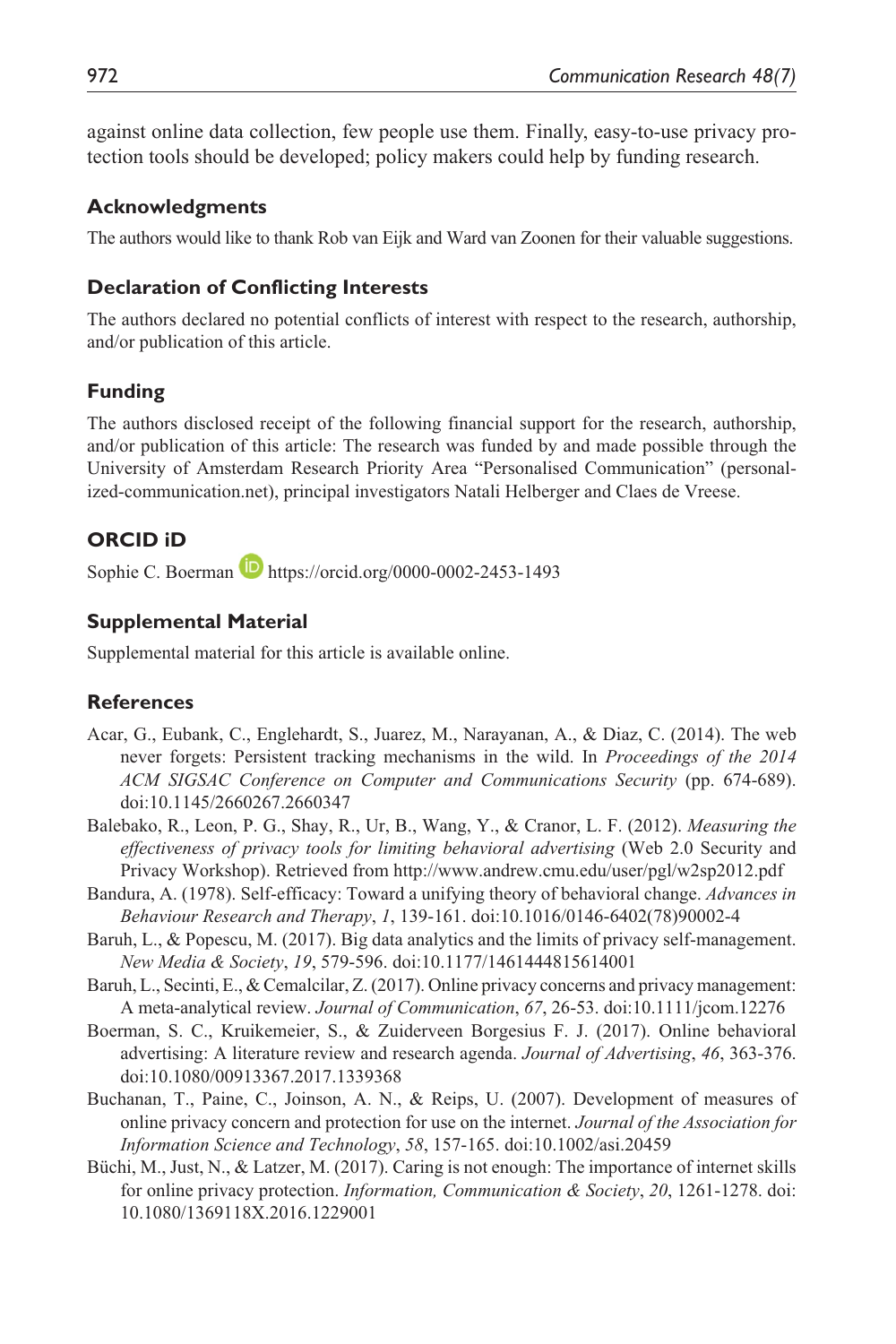- Bujlow, T., Carela-Español, V., Solé-Pareta, J., & Barlet-Ros, P. (2017). A survey on web tracking: Mechanisms, implications, and defenses. *Proceedings of the IEEE*, *105*, 1476-1510. doi:10.1109/JPROC.2016.2637878
- Chai, S., Bagchi-Sen, S., Morrell, C., Rao, H. R., & Upadhyaya, S. J. (2009). Internet and online information privacy: An exploratory study of preteens and early teens. *IEEE Transactions on Professional Communication*, *52*, 167-182. doi:10.1109/TPC.2009.2017985
- Chanchary, F., Abdelaziz, Y., & Chiasson, S. (2018). Privacy concerns amidst OBA and the need for alternative models. *IEEE Internet Computing*, *22*, 52-61. doi:10.1109/ MIC.2017.3301625
- Chen, H., & Chen, W. (2015). Couldn't or wouldn't? The influence of privacy concerns and self-efficacy in privacy management on privacy protection. *Cyberpsychology, Behavior, and Social Networking*, *18*, 13-19. doi:10.1089/cyber.2014.0456
- Cranor, L. F. (2012). Can users control online behavioral advertising effectively? *IEEE Security & Privacy*, *10*, 93-96. doi:10.1109/MSP.2012.32
- Dienlin, T., & Metzger, M. J. (2016). An extended privacy calculus model for SNSs: Analyzing self-disclosure and self-withdrawal in a representative US sample. *Journal of Computer-Mediated Communication*, *21*, 368-383. doi:10.1111/jcc4.12163
- Dienlin, T., & Trepte, S. (2015). Is the privacy paradox a relic of the past? An in-depth analysis of privacy attitudes and privacy behaviors. *European Journal of Social Psychology*, *45*, 285-297. doi:10.1002/ejsp.2049
- Estrada-Jiménez, J., Parra-Arnau, J., Rodríguez-Hoyos, A., & Forné, J. (2017). Online advertising: Analysis of privacy threats and protection approaches. *Computer Communications*, *100*, 32-51. doi:10.1016/j.comcom.2016.12.016
- EU ePrivacy Directive. (2009). *Directive 2002/58/EC of the European Parliament and of the Council of 12 July 2002 concerning the processing of personal data and the protection of privacy in the electronic communications sector (Directive on privacy and electronic communications)*. Retrieved from [https://eur-lex.europa.eu/legal-content/en/TXT/?uri=CELE](https://eur-lex.europa.eu/legal-content/en/TXT/?uri=CELEX:02002L0058-20091219) [X:02002L0058-20091219](https://eur-lex.europa.eu/legal-content/en/TXT/?uri=CELEX:02002L0058-20091219)
- EU General Data Protection Regulation. (2016). Regulation (EU) 2016/679 of the European parliament and of the council of 27 April 2016 on the protection of natural persons with regard to the processing of personal data and on the free movement of such data, and repealing directive 95/46/EC (General data protection regulation). *Official Journal of the European Union*, *119*. Retrieved from [http://eur-lex.europa.eu/legal-content/EN/TXT/HTML/?uri=C](http://eur-lex.europa.eu/legal-content/EN/TXT/HTML/?uri=CELEX:32016R0679&from=EN) [ELEX:32016R0679&from=EN](http://eur-lex.europa.eu/legal-content/EN/TXT/HTML/?uri=CELEX:32016R0679&from=EN)
- European Commission. (2017). *Proposal for a regulation of the European parliament and of the council, concerning the respect for private life and the protection of personal data in electronic communications and repealing directive 2002/58/EC (Regulation on privacy and electronic communications)*. Retrieved from [https://ec.europa.eu/digital-single-market/en/](https://ec.europa.eu/digital-single-market/en/news/proposal-regulation-privacy-and-electronic-communications) [news/proposal-regulation-privacy-and-electronic-communications](https://ec.europa.eu/digital-single-market/en/news/proposal-regulation-privacy-and-electronic-communications)
- Federal Trade Commission. (2012). *Protecting consumer privacy in an era of rapid change*. Retrieved from [www.ftc.gov/sites/default/files/documents/reports/federal-trade-commission](www.ftc.gov/sites/default/files/documents/reports/federal-trade-commission-report-protecting-consumer-privacy-era-rapid-change-recommendations/120326privacyreport.pdf)[report-protecting-consumer-privacy-era-rapid-change-recommendations/120326privacy](www.ftc.gov/sites/default/files/documents/reports/federal-trade-commission-report-protecting-consumer-privacy-era-rapid-change-recommendations/120326privacyreport.pdf) [report.pdf](www.ftc.gov/sites/default/files/documents/reports/federal-trade-commission-report-protecting-consumer-privacy-era-rapid-change-recommendations/120326privacyreport.pdf)
- Feng, Y., & Xie, W. (2014). Teens' concern for privacy when using social networking sites: An analysis of socialization agents and relationships with privacy-protecting behaviors. *Computers in Human Behavior*, *33*, 153-162. doi:10.1016/j.chb.2014.01.009
- Finkel, S. E. (1995). *Causal analysis with panel data*. Thousand Oaks, CA: SAGE.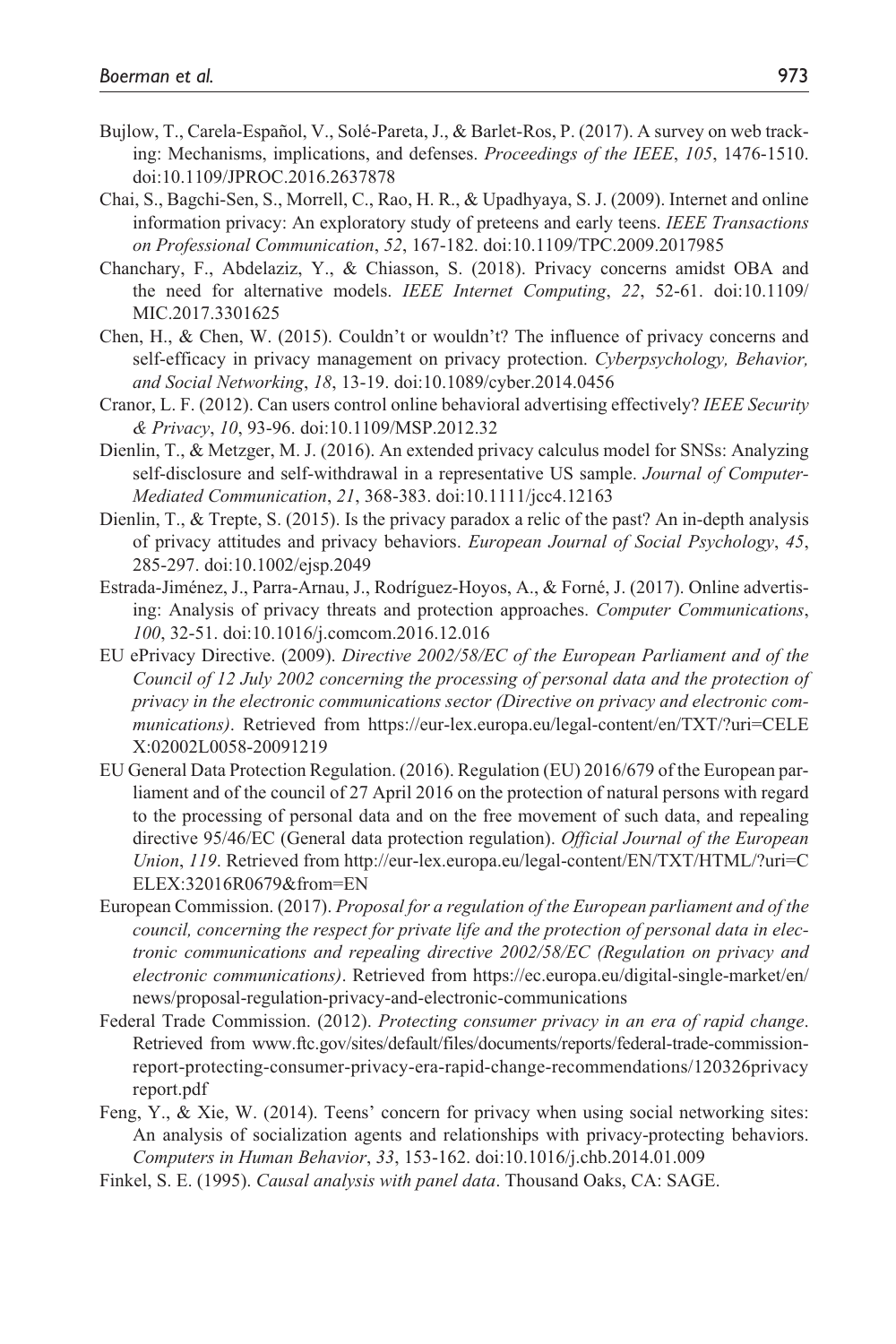- Gervais, A., Filios, A., Lenders, V., & Capkun, S. (2017). Quantifying web adblocker privacy. In *European Symposium on Research in Computer Security* (pp. 21-42). doi:10.1007/978- 3-319-66399-9\_2
- Gibbs, J. L., Ellison, N. B., & Lai, C. (2011). First comes love, then comes Google: An investigation of uncertainty reduction strategies and self-disclosure in online dating. *Communication Research*, *38*, 70-100. doi:10.1177/0093650210377091
- Gomez, J., Pinnick, T., & Soltani, A. (2009). *KnowPrivacy*. Retrieved from [http://escholarship.](http://escholarship.org/uc/item/9ss1m46b) [org/uc/item/9ss1m46b](http://escholarship.org/uc/item/9ss1m46b)
- Ham, C. (2017). Exploring how consumers cope with online behavioral advertising. *International Journal of Advertising*, *36*, 632-658. doi:10.1080/02650487.2016.1239878
- Ham, C., & Nelson, M. R. (2016). The role of persuasion knowledge, assessment of benefit and harm, and third-person perception in coping with online behavioral advertising. *Computers in Human Behavior*, *62*, 689-702. doi:10.1016/j.chb.2016.03.076
- Hargittai, E., & Hinnant, A. (2008). Digital inequality: Differences in young adults' use of the internet. *Communication Research*, *35*, 602-621. doi:10.1177/0093650208321782
- Helsloot, L. J., Tillem, G., & Erkin, Z. (2017). *Privacy concerns and protection measures in online behavioural advertising*. Retrieved from [https://pdfs.semanticscholar.org/29ba/07c3](https://pdfs.semanticscholar.org/29ba/07c3587169e158467b43e3ff6cefaa3b932c.pdf) [587169e158467b43e3ff6cefaa3b932c.pdf](https://pdfs.semanticscholar.org/29ba/07c3587169e158467b43e3ff6cefaa3b932c.pdf)
- Hoofnagle, C. J., King, J., Li, S., & Turow, J. (2010). *How different are young adults from older adults when it comes to information privacy attitudes and policies?* (Research report). Retrieved from <http://ssrn.com/abstract=1589864>
- Hoofnagle, C. J., Soltani, A., Good, N., Wambach, D. J., & Ayenson, M. D. (2012). *Behavioral advertising: The offer you cannot refuse*. Retrieved from<https://ssrn.com/abstract=2137601>
- Kezer, M., Sevi, B., Cemalcilar, Z., & Baruh, L. (2016). Age differences in privacy attitudes, literacy and privacy management on Facebook. *Cyberpsychology: Journal of Psychosocial Research on Cyberspace*, *10*(1), Article 2. doi:10.5817/CP2016-1-2
- Krasnova, H., Spiekermann, S., Koroleva, K., & Hildebrand, T. (2010). Online social networks: Why we disclose. *Journal of Information Technology*, *25*, 109-125. doi:10.1057/JIT.2010.6
- LaRose, R., & Rifon, N. J. (2007). Promoting i-safety: Effects of privacy warnings and privacy seals on risk assessment and online privacy behavior. *Journal of Consumer Affairs*, *41*, 127-149. doi:10.1111/j.1745-6606.2006.00071.x
- Lee, D., Larose, R., & Rifon, N. (2008). Keeping our network safe: A model of online protection behaviour. *Behaviour & Information Technology*, *27*, 445-454. doi:10.1080/01449290600879344
- Leon, P. G., Ur, B., Shay, R., Wang, Y., Balebako, R., & Cranor, L. F. (2012). Why Johnny can't opt out: A usability evaluation of tools to limit online behavioral advertising. In Proceedings of the SIGCHI Conference on Human Factors in Computing Systems (pp 589- 598). doi:10.1145/2207676.2207759
- Malandrino, D., Scarano, V., & Spinelli, R. (2013). How increased awareness can impact attitudes and behaviors toward online privacy protection. In 2013 International Conference on Social Computing (pp. 57-62). doi:10.1109/SocialCom.2013.15
- Marett, K., McNab, A. L., & Harris, R. B. (2011). Social networking websites and posting personal information: An evaluation of protection motivation theory. *AIS Transactions on Human-Computer Interaction*, *3*, 170-188. Retrieved form <http://aisel.aisnet.org/thci/vol3/iss3/2>
- McDonald, A. M., & Cranor, L. F. (2010). *Beliefs and behaviors: Internet users' understanding of behavioral advertising* (TPRC 2010). Retrieved from [http://aleecia.com/authors-drafts/](http://aleecia.com/authors-drafts/tprc-behav-AV.pdf) [tprc-behav-AV.pdf](http://aleecia.com/authors-drafts/tprc-behav-AV.pdf)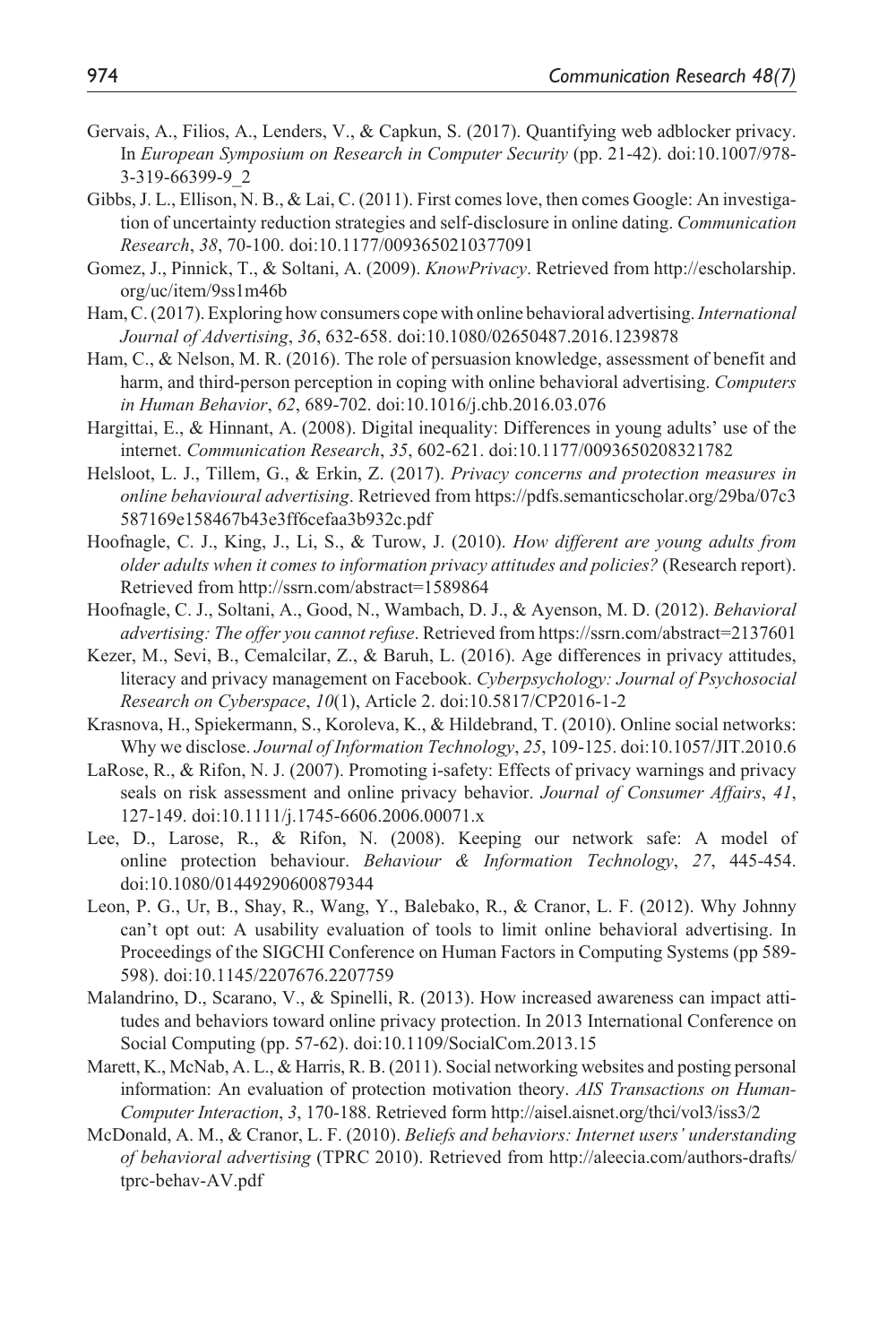- Merzdovnik, G., Huber, M., Buhov, D., Nikiforakis, N., Neuner, S., Schmiedecker, M., & Weippl, E. (2017). Block me if you can: A large-scale study of tracker-blocking tools. The Institute of Electrical and Electronics Engineers, Inc. (Ed.), In *Proceedings of the 2nd IEEE European Symposium on Security and Privacy,* Paris, France. Retrieved from [https://www.](https://www.researchgate.net/) [researchgate.net/](https://www.researchgate.net/)
- Metzger, M. J. (2007). Communication privacy management in electronic commerce. *Journal of Computer-Mediated Communication*, *12*, 335-361. doi:10.1111/j.1083-6101.2007.00328.x
- Milne, G. R., Labrecque, L. I., & Cromer, C. (2009). Toward an understanding of the online consumer's risky behavior and protection practices. *Journal of Consumer Affairs*, *43*, 449- 473. doi:10.1111/j.1745-6606.2009.01148.x
- Moore, R. S., Moore, M. L., Shanahan, K. J., & Mack, B. (2015). Creepy marketing: Three dimensions of perceived excessive online privacy violation. *Marketing Management Journal*, *25*, 42-53.
- Moscardelli, D. M., & Divine, R. (2007). Adolescents' concern for privacy when using the internet: An empirical analysis of predictors and relationships with privacy-protecting behaviors. *Family and Consumer Sciences Research Journal*, *35*, 232-252. doi:10.1177/ 1077727X06296622
- Ngoh, Z., Vishwanath, A., & Xu, W. (2015). *Predicting privacy protection behavior on social networking sites: An integrated framework of protection motivation and uses and gratifications*. Presented at the Annual Conference of the International Communication Association, San Juan, Puerto Rico.
- Nissenbaum, H. (2009). *Privacy in context: Technology, policy, and the integrity of social life*. Stanford, CA: Stanford University Press.
- Park, Y. J. (2013). Digital literacy and privacy behavior online. *Communication Research*, *40*, 215-236. doi:10.1177/0093650211418338
- Petronio, S. (2002). *Boundaries of Privacy: Dialectics of Disclosure*. Albany, NY: State University of New York Press.
- Rifon, N. J., LaRose, R., & Choi, S. (2005). Your privacy is sealed: Effects of web privacy seals on trust and personal disclosures. *Journal of Consumer Affairs*, *39*, 339-362. doi:10.1111/ j.1745-6606.2005.00018.x
- Rogers, R. W. (1975). A protection motivation theory of fear appeals and attitude change. *The Journal of Psychology*, *91*, 93-114. doi:10.1080/00223980.1975.9915803
- Rogers, R. W. (1983). Cognitive and psychological processes in fear appeals and attitude change: A revised theory of protection motivation. In J. T. Cacioppo and R. E. Petty (Eds.), *Social psychophysiology: A sourcebook* (pp. 153-176). New York: Guilford Press.
- Sheehan, K. B. (1999). An investigation of gender differences in on-line privacy concerns and resultant behaviors. *Journal of Interactive Marketing*, *13*(4), 24-38. doi:10.1002/ (SICI)1520-6653(199923)13:4<24::AID-DIR3>3.0.CO;2-O
- Sheehan, K. B., & Hoy, M. G. (1999). Flaming, complaining, abstaining: How online users respond to privacy concerns. *Journal of Advertising*, *28*, 37-51. doi:10.1080/00913367.1 999.10673588
- Shirazi, F., & Volkamer, M. (2014). What deters Jane from preventing identification and tracking on the web? In Proceedings of the 13th Workshop on Privacy in the Electronic Society (pp. 107-116). doi:10.1145/2665943.2665963
- Smit, E. G., Van Noort, G., & Voorveld, H. A. (2014). Understanding online behavioural advertising: User knowledge, privacy concerns and online coping behaviour in Europe. *Computers in Human Behavior*, *32*, 15-22. doi:10.1016/j.chb.2013.11.008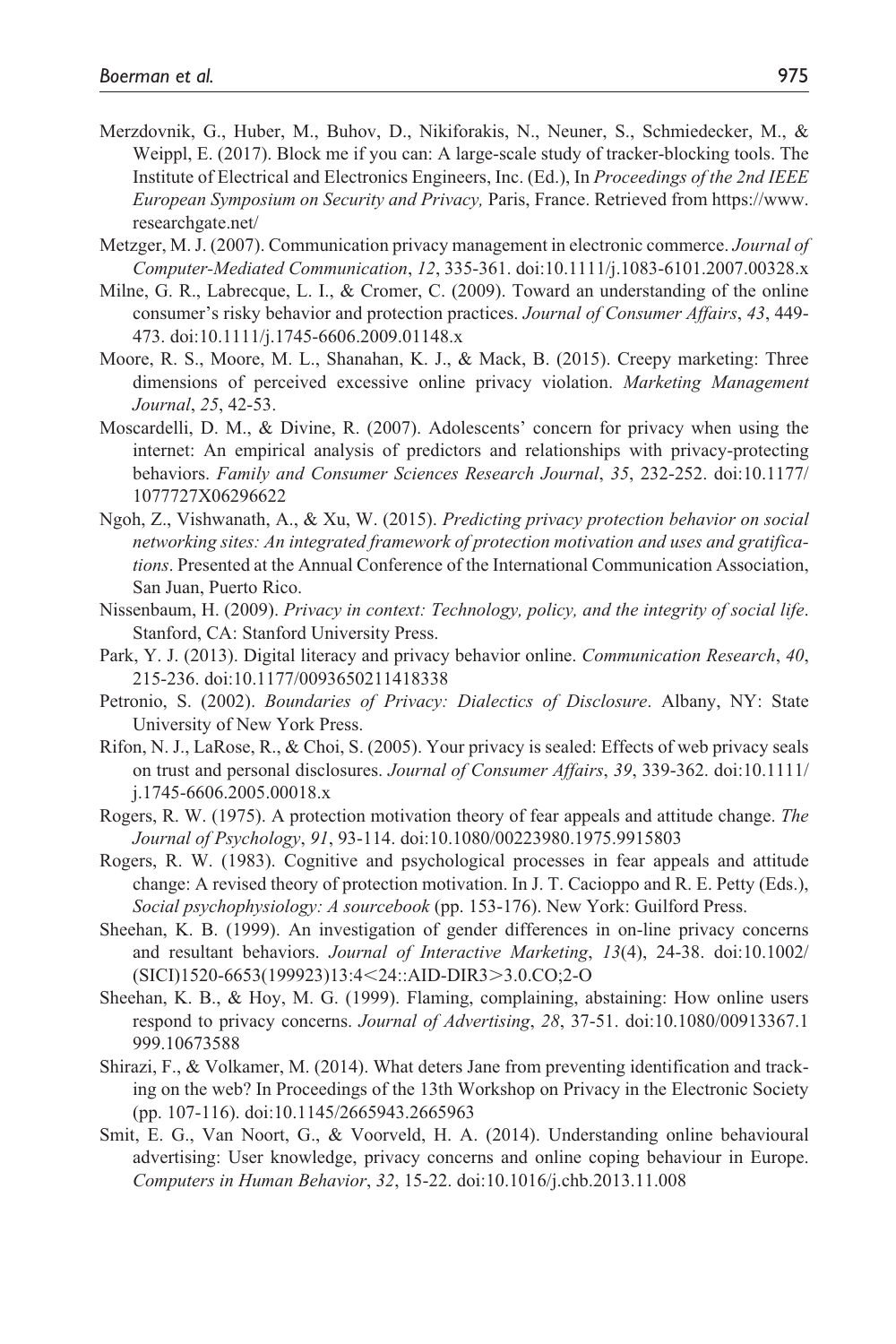- Toubiana, V., Narayanan, A., Boneh, D., Nissenbaum, H., & Barocas, S. (2010). *Adnostic: Privacy preserving targeted advertising*. Retrieved from [http://www.nyu.edu/pages/proj](http://www.nyu.edu/pages/projects/nissenbaum/papers/adnostic.pdf)[ects/nissenbaum/papers/adnostic.pdf](http://www.nyu.edu/pages/projects/nissenbaum/papers/adnostic.pdf)
- Tsalis, N., Mylonas, A., Nisioti, A., Gritzalis, D., & Katos, V. (2017). Exploring the protection of private browsing in desktop browsers. *Computers & Security*, *67*, 181-197. doi:10.1016/j. cose.2017.03.006
- Turow, J., King, J., Hoofnagle, C. J., Bleakley, A., & Hennessy, M. (2009). *Americans reject tailored advertising and three activities that enable it*. doi:10.2139/ssrn.1478214.
- Ur, B., Leon, P. G., Cranor, L. F., Shay, R., & Wang, Y. (2012). Smart, useful, scary, creepy: Perceptions of online behavioral advertising. In Proceedings of the Eighth Symposium on Usable Privacy and Security (Article 4). doi:10.1145/2335356.2335362
- Van den Broeck, E., Poels, K., & Walrave, M. (2015). Older and wiser? Facebook use, privacy concern, and privacy protection in the life stages of emerging, young, and middle adulthood. *Social Media* + *Society*, *1*(2). doi:10.1177/2056305115616149
- Walrave, M., Vanwesenbeeck, I., & Heirman, W. (2012). Connecting and protecting? Comparing predictors of self-disclosure and privacy settings use between adolescents and adults. *Cyberpsychology: Journal of Psychosocial Research on Cyberspace*, *6*(1), Article 3. doi:10.5817/CP2012-1-3
- Westin, A. (1967). *Privacy and Freedom*. New York: Atheneum.
- Wills, C. E., & Uzunoglu, D. C. (2016). What ad blockers are (and are not) doing. In 2016 Fourth IEEE Workshop on Hot Topics in Web Systems and Technologies (pp. 72-77). doi:10.1109/HotWeb.2016.21
- Witte, K. (1992). Putting the fear back into fear appeals: The extended parallel process model. *Communication Monographs*, *59*, 329-349. doi:10.1080/03637759209376276
- Youn, S. (2009). Determinants of online privacy concern and its influence on privacy protection behaviors among young adolescents. *Journal of Consumer Affairs*, *43*, 389-418. doi:10.1111/j.1745-6606.2009.01146.x
- Youn, S., & Hall, K. (2008). Gender and online privacy among teens: Risk perception, privacy concerns, and protection behaviors. *Cyberpsychology & Behavior*, *11*, 763-765. doi:10.1089/cpb.2007.0240
- Zuiderveen Borgesius, F. J. (2015). Behavioural sciences and the regulation of privacy on the internet. In A. Sibony, & A. Alemanno (Eds.), *Nudging and the law - what can EU law learn from behavioural sciences?* (pp. 179-207). Portland, Oregon: Hart Publishing.
- Zuiderveen Borgesius, F. J., van Hoboken, J., Fahy, R. P., Irion, K., & Rozendaal, M. (2017). *An assessment of the commission's proposal on privacy and electronic communications*. European Parliament.

#### **Author Biographies**

**Sophie C. Boerman** (PhD, University of Amsterdam, 2014) is an assistant professor of persuasive communication at the Amsterdam School of Communication Research (ASCoR) at the University van Amsterdam. She is also a member of the board of the European Advertising Academy (EAA). Her research mainly focuses on the persuasive effects of embedded and personalized advertising, and how informing consumers about advertising may influence the use of persuasion knowledge and its persuasive outcomes.

**Sanne Kruikemeier** (PhD, University of Amsterdam, 2014) is an assistant professor of political communication at the ASCoR at the University van Amsterdam. Her research mainly